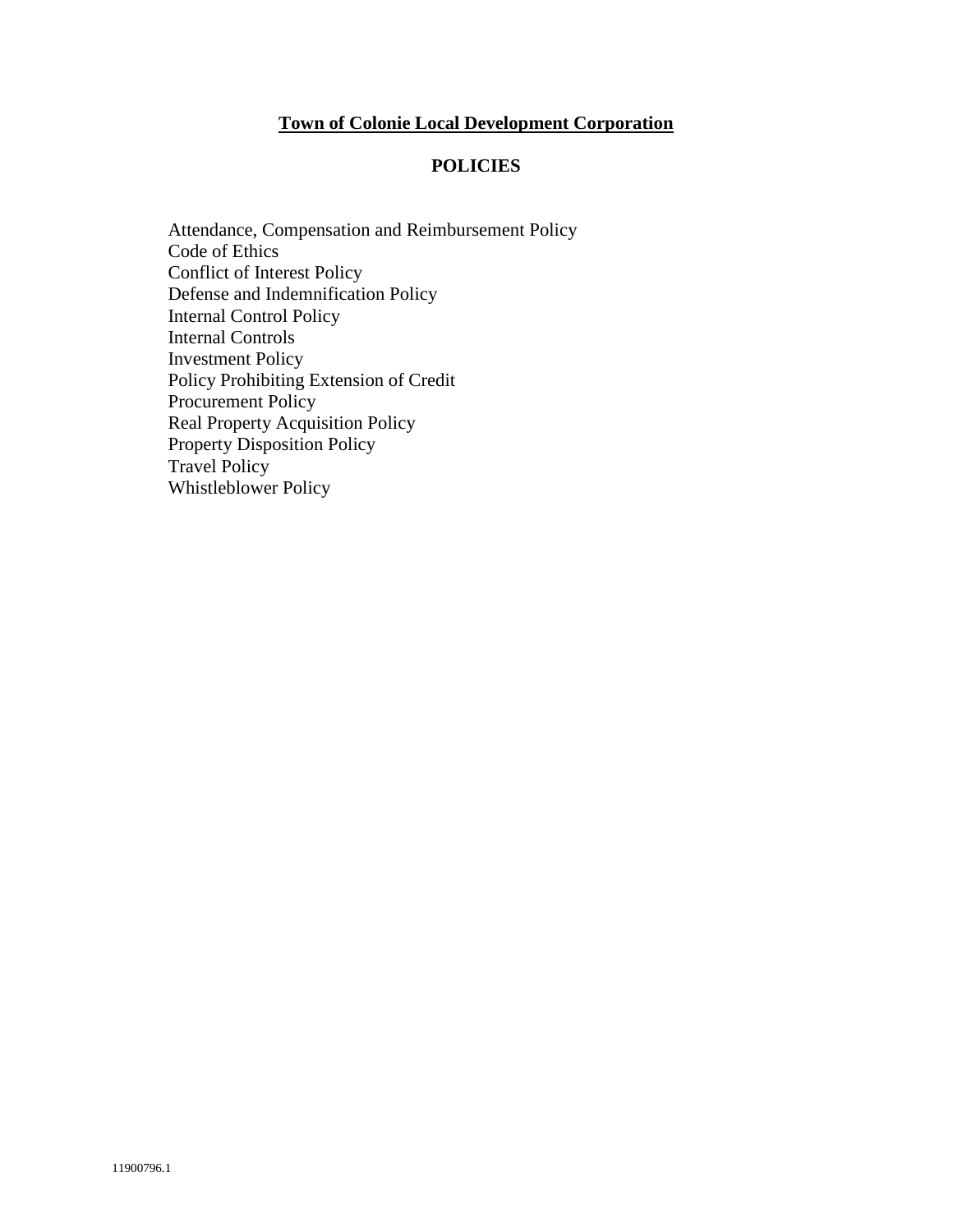# **ATTENDANCE, COMPENSATION AND REIMBURSEMENT POLICY**

## <span id="page-1-0"></span>**I. Attendance**

Board members of the Town of Colonie Local Development Corporation (the "LDC") shall be available as required to perform the operations of the LDC and as set forth within the By-Laws, as may be amended, restated or revised by the Board from time to time. Said members and officers of the LDC shall put forth their best efforts to perform their respective duties and any other directives of the Board relating to the same.

## **II. Compensation & Reimbursement**

The Chairman, Vice-Chairman, Members and Officers shall serve at the pleasure of the LDC. They receive no compensation for their services but shall be entitled to reimbursement for reasonable expenses incurred in the fulfillment of their duties.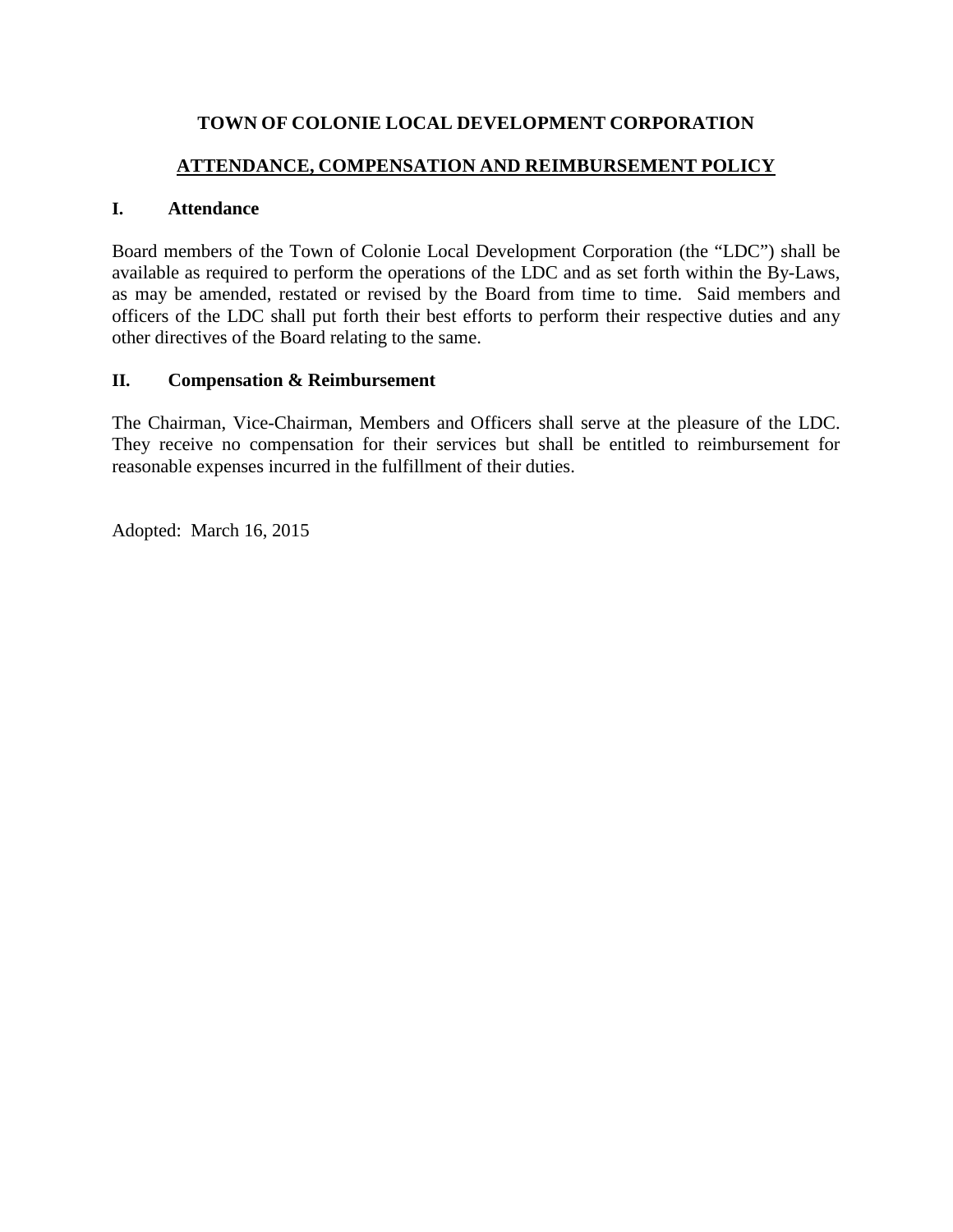## **CODE OF ETHICS**

#### <span id="page-2-0"></span>**I. Persons Subject to this Code**

This Code of Ethics ("Code") applies to all members of the Town of Colonie Local Development Corporation (the "LDC") and to all officers and employees of the LDC.

#### **II. General Rule with Respect to Conflicts of Interest**

No person subject to this Code should have any interest, financial or otherwise, direct or indirect, or engage in any business or transaction or professional activity or incur any obligation of any nature, that is in substantial conflict with the proper discharge of his or her duties in the public interest.

#### **III. Standards**

(a) No person subject to this Code should accept other employment that will impair his or her independence of judgment in the exercise of official duties.

(b) No person subject to this Code should accept employment or engage in any business or professional activity that will require him or her to disclose confidential information which he or she has gained by reason of his or her official position or authority.

(c) No person subject to this Code should disclose confidential information acquired by him or her in the course of his or her official duties or use such information to further his or her personal interests.

(d) No person subject to this Code should use or attempt to use his or her official position to secure unwarranted privileges or exemptions for himself, herself or others.

(e) No person subject to this Code should engage in any transaction as representative or agent of the LDC with any business entity in which he or she has a direct or indirect financial interest that might reasonably tend to conflict with the proper discharge of his or her official duties.

(f) A person subject to this Code should not by his or her conduct give reasonable basis for the impression that any person can improperly influence him or her, unduly enjoy his or her favor in the performance of his or her official duties, or that he or she is affected by the kinship, rank, position or influence of any party or person.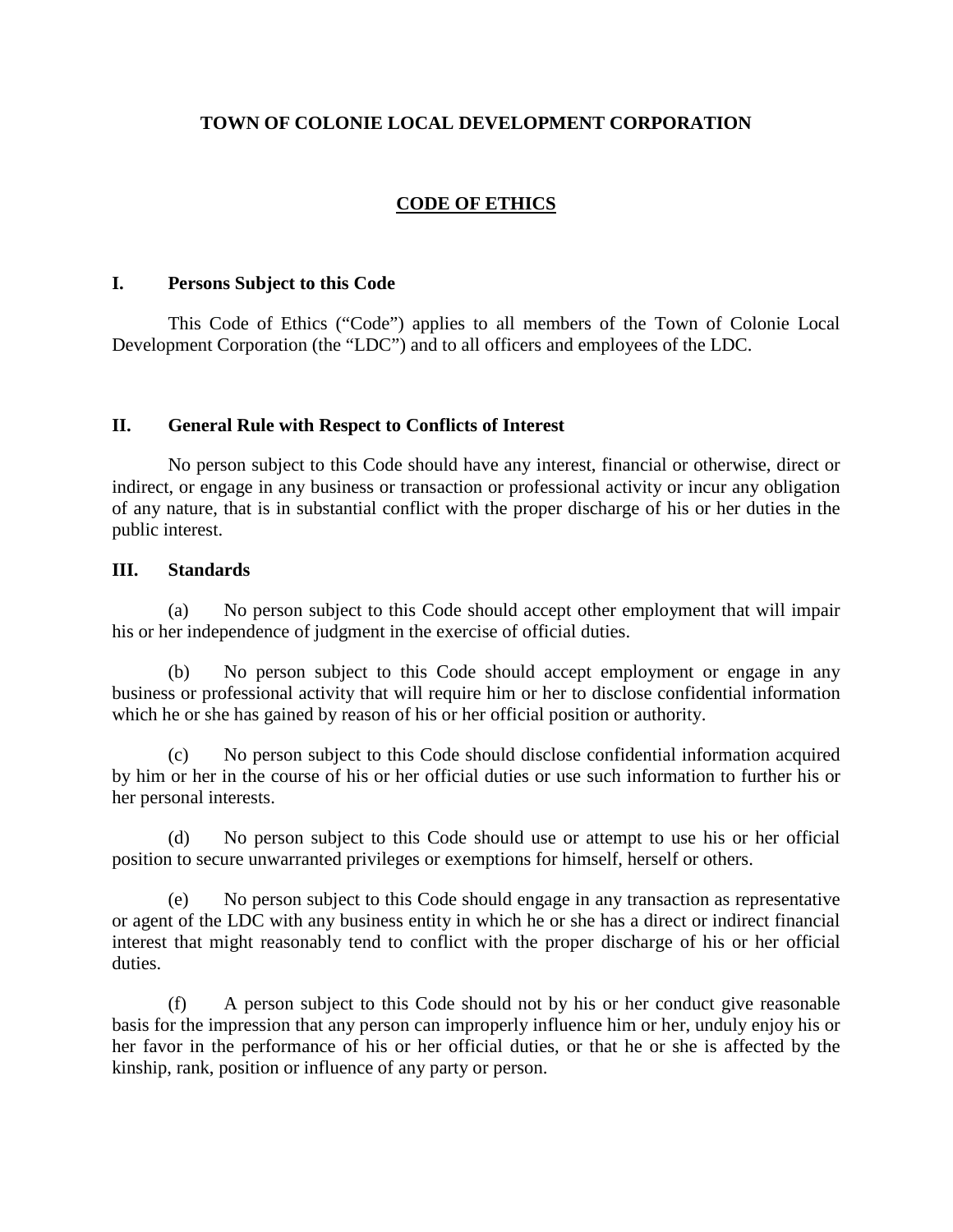(g) A person subject to this Code should abstain from making personal investments in enterprises that he or she has reason to believe may be directly involved in decisions to be made by him or her or that will otherwise create substantial conflict between his or her duty in the public interest and his or her private interest.

(h) A person subject to this Code should endeavor to pursue a course of conflict that will not raise suspicion among the public that he or she is likely to be engaged in acts that are in violation of his or her trust.

(i) If any person subject to this Code, or any firm or association of which such person is a member, or corporation a substantial portion of the stock of which is owned or controlled directly or indirectly by such person, sells goods or services to any person, firm, corporation or association that has received or will receive financial assistance from the LDC during such person's tenure as a member or officer or employee of the LDC, he or she must file with the LDC a written statement disclosing such sale, which statement will be open to public inspection.

(j) If any person subject to this Code has a financial interest, direct or indirect, having a value of \$10,000 or more in a project undertaken by the LDC, or that the LDC is considering undertaking, he or she must file with LDC a written statement that he or she has such a financial interest in such activity, which statement will be open to public inspection.

(k) Any member who has a material interest ("Interested Member") in a matter which relates to the affairs of the LDC may not be present at a meeting, while the matter is being considered nor vote on the matter unless members who do not have an interest in the matter agree that the interest should not disqualify the Interested Member from being present while the matter is being considered, and from voting on the matter.

(l) No person subject to this Code of may accept or arrange for any loan or extension of credit from the LDC or any affiliate of the LDC.

## **IV. Reporting and Investigation of Violations; Sanctions**

(a) Any person subject to this Code who has credible information that a violation of this Code has occurred, is occurring or is imminent must promptly bring such information to the attention of the Governance Committee.

(b) Unless otherwise directed by a vote of the members, the Governance Committee will have responsibility for investigating and responding to violations reported under this section. The Governance Committee will also ensure that all the members (other than any member who is the subject of a report) are promptly informed of all violations reported under this section that are considered credible and meritorious.

(c) If the members determine that a violation of this Code has occurred, the members will determine the appropriate actions to be taken after considering all relevant facts and circumstances. Such actions may include a recommendation to the appointing body for the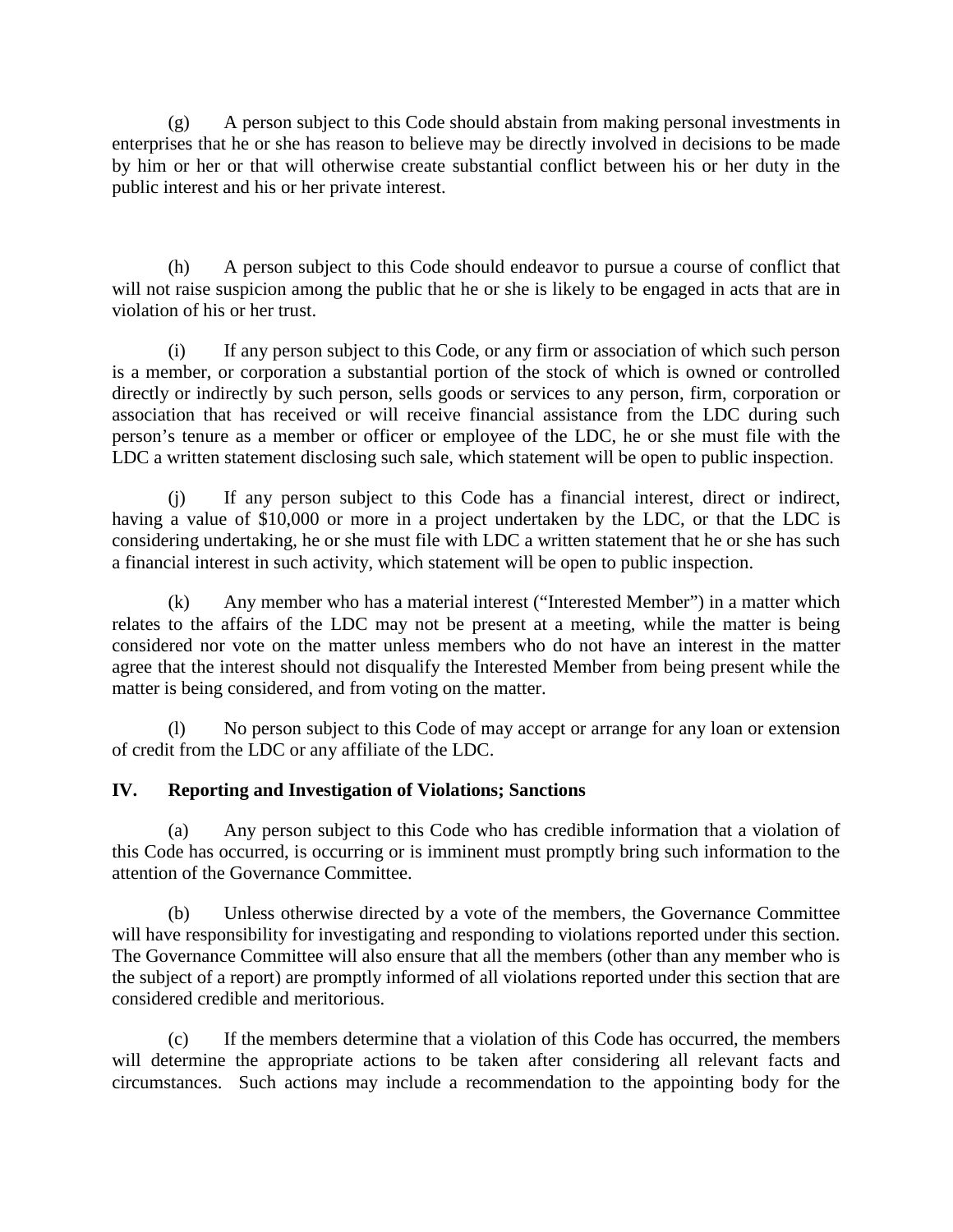removal of a member or termination of the employment of an officer or employee and will be reasonably designed to:

- (i) deter future violations of this Code or other wrongdoing; and
- (ii) promote accountability for adherence to the policies of this Code and other applicable policies.

In determining the appropriate sanction in a particular case, the members may consider the following matters:

- (i) the nature and severity of the violation;
- (ii) whether the violation was a single occurrence or repeated occurrences;
- (iii) whether the violation appears to have been intentional or inadvertent;
- (iv) whether the individual involved had been advised prior to the violation as to the proper course of action; and
- (v) whether or not the individual in question had committed other violations in the past.

(d) Persons subject to this Code are reminded that violations of this Code may also constitute violations of law that may result in civil or criminal penalties for the individual involved.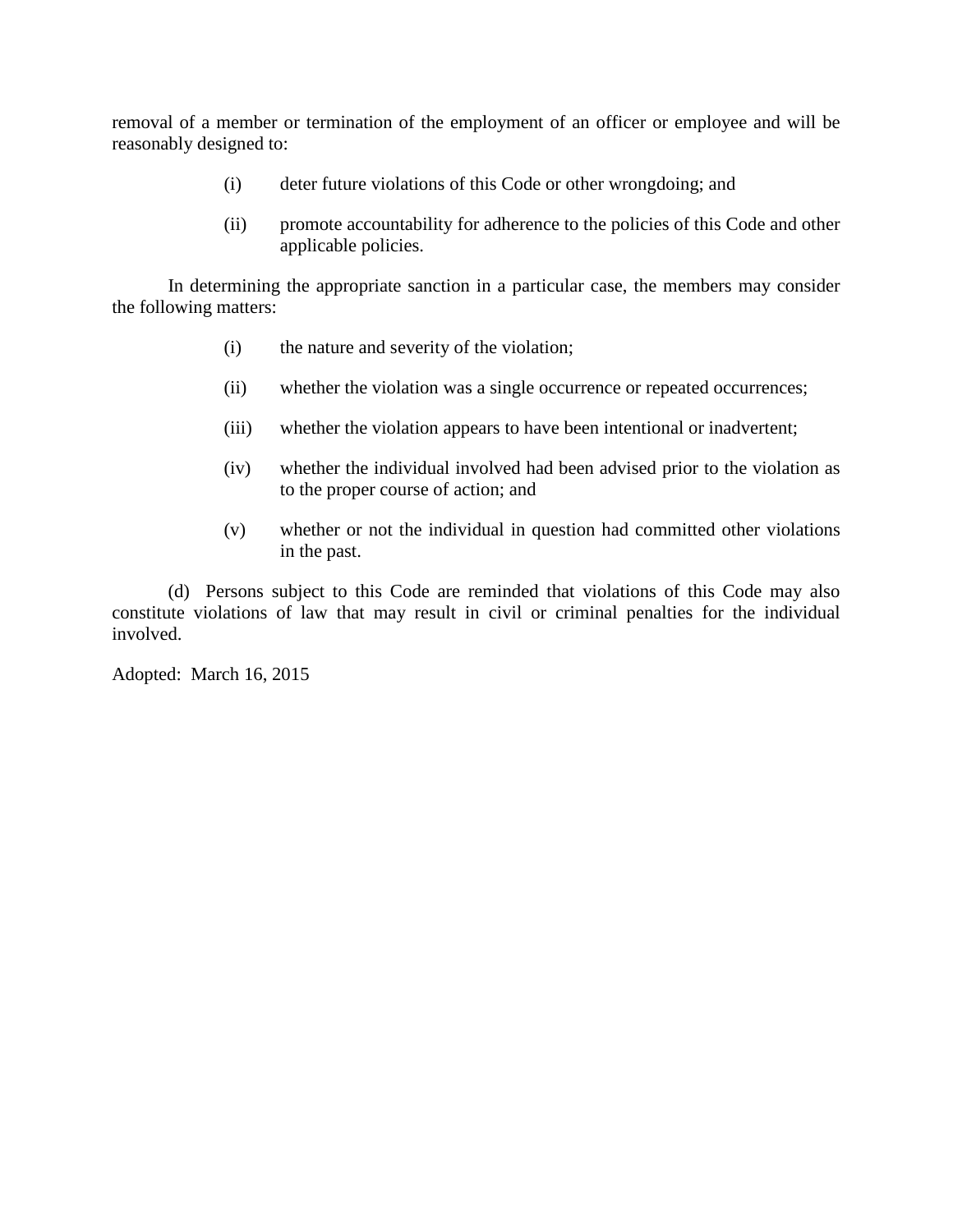## **CONFLICT OF INTEREST POLICY**

## <span id="page-5-0"></span>**I. STATEMENT OF PURPOSE**

The Town of Colonie Local Development Corporation ("Corporation") has adopted this Conflict of Interest Policy (the "Policy") in order to implement Section 883 of Title One of Article 18-A of the General Municipal Law (the "Act"), which provides that Article 18 of the General Municipal Law (the "Conflict of Interest Law") applies to all members, officers and employees of, inter alia, industrial development agencies. While the Conflict of Interest Law does not apply to the Corporation, the members of the Corporation have determined that the Corporation and its members shall nonetheless subject themselves to such Law. This Policy is intended to complement the Corporation's Code of Ethics by providing specific procedures to deal with conflicts of interest. This Policy is intended to supplement, but not to replace, any applicable state and federal laws governing conflicts of interest applicable to public authorities.

## **II. DEFINITIONS**

The definitions contained in Section 800 of the Conflict of Interest Law apply to this Policy.

## **III. CONFLICTS OF INTEREST**

(A) General Rule. Except as authorized by Section 802 of the Conflict of Interest Law, each of the following are a "Prohibited Interest":

(1) No member, officer or employee of the Corporation shall have an interest in any contract with the Corporation when such member, officer or employee, either individually or as a member of a board, has the power or duty to:

(a) negotiate, prepare, authorize or approve the contract or authorize or approve payment thereunder;

(b) audit bills or claims under the contract; or

(c) appoint an officer or employee who has any of the powers or duties set forth above.

(2) No chief financial officer, treasurer, or his or her deputy or employee, of the Corporation shall have an interest in a bank or trust company that is designated as a depository, paying agent, registration agent or for investment of funds of the Corporation.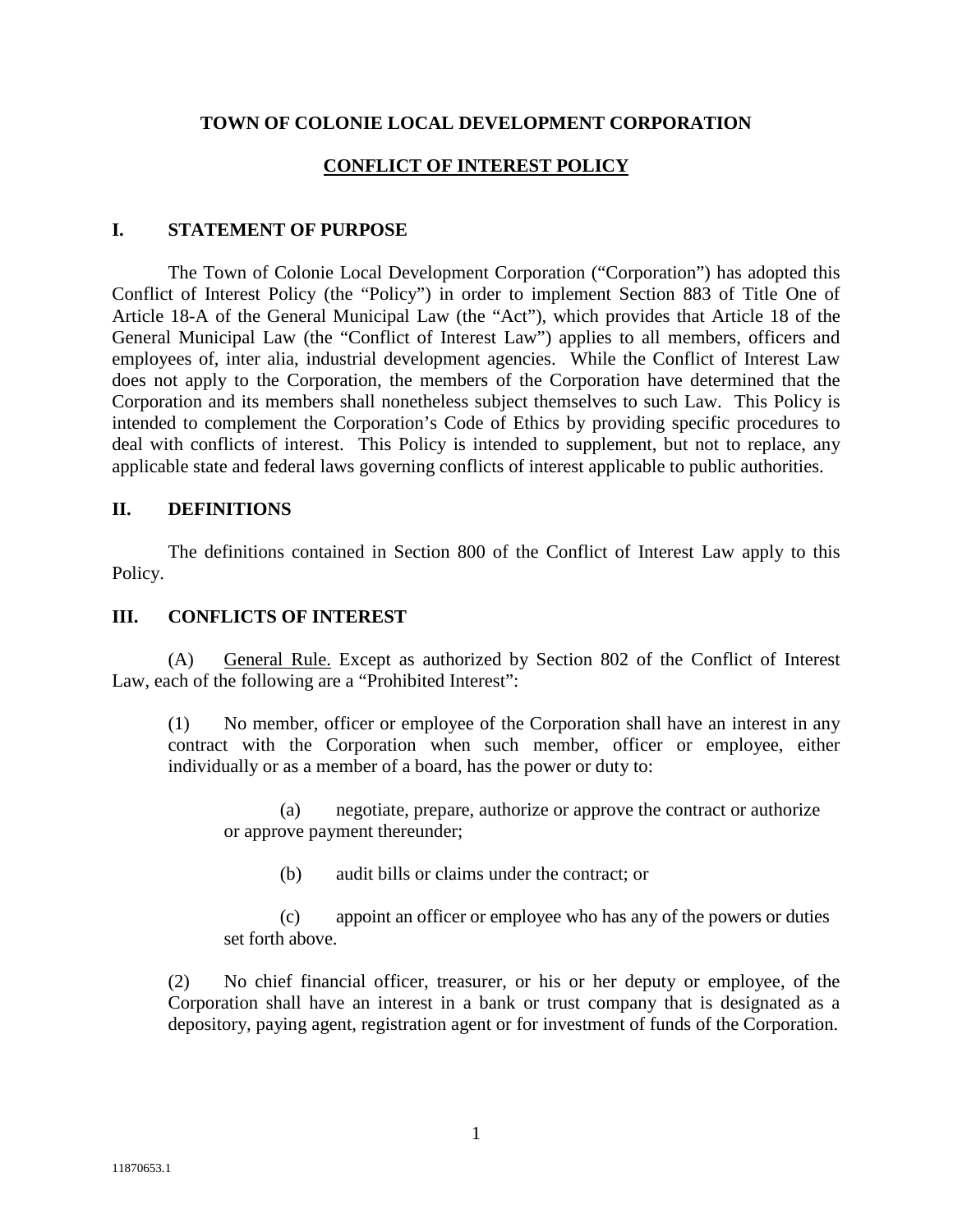(3) Notwithstanding the remainder of this Policy, disclosure and recusal will not cure a Prohibited Interest. In order to avoid a violation of a "Prohibited Interest" the contract may not be acted upon or the member, officer or employee would have to resign.

(B) Conflicts of Interest Generally. A conflict of interest is a situation in which the financial, familial, or personal interests of a board member or employee come into actual or perceived conflict with their duties and responsibilities with the Corporation. Perceived conflicts of interest are situations where there is the appearance that a board member and/or employee can personally benefit from actions or decisions made in their official capacity, or where a board member or employee may be influenced to act in a manner that does not represent the best interests of the Corporation. The perception of a conflict may occur if circumstances would suggest to a reasonable person that a board member may have a conflict. The appearance of a conflict and an actual conflict should be treated in the same manner for the purposes of this Policy.

Board members and employees must conduct themselves at all times in a manner that avoids any appearance that they can be improperly or unduly influenced, that they could be affected by the position of or relationship with any other party, or that they are acting in violation of their public trust. While it is not possible to describe or anticipate all the circumstances that might involve a conflict of interest, a conflict of interest typically arises whenever a board member or employee has or will have:

- 1. A financial or personal interest in any person, firm, corporation or association which has or will have a transaction, agreement or any other arrangement in which the Corporation participates.
- 2. The ability to use his or her position, confidential information or the assets of the Corporation, to his or her personal advantage.
- 3. Solicited or accepted a gift of any amount under circumstances in which it could reasonably be inferred that the gift was intended to influence him/her, or could reasonably be expected to influence him/her, in the performance of his/her official duties or was intended as a reward for any action on his/her part.
- 4. Any other circumstance that may or appear to make it difficult for the board member or employee to exercise independent judgment and properly exercise his or her official duties.

(C) Disclosure. Except as provided in subsection (D) below, any member, officer or employee of the Corporation who has, will have, or later acquires an interest in any actual or proposed contract with the Corporation shall publicly disclose the nature and extent of such interest in writing to the members of the Corporation as soon as he or she has knowledge of such actual or prospective interest. Such written disclosure shall be set forth in and made part of the official record of the proceedings of the Corporation. Once disclosure has been made with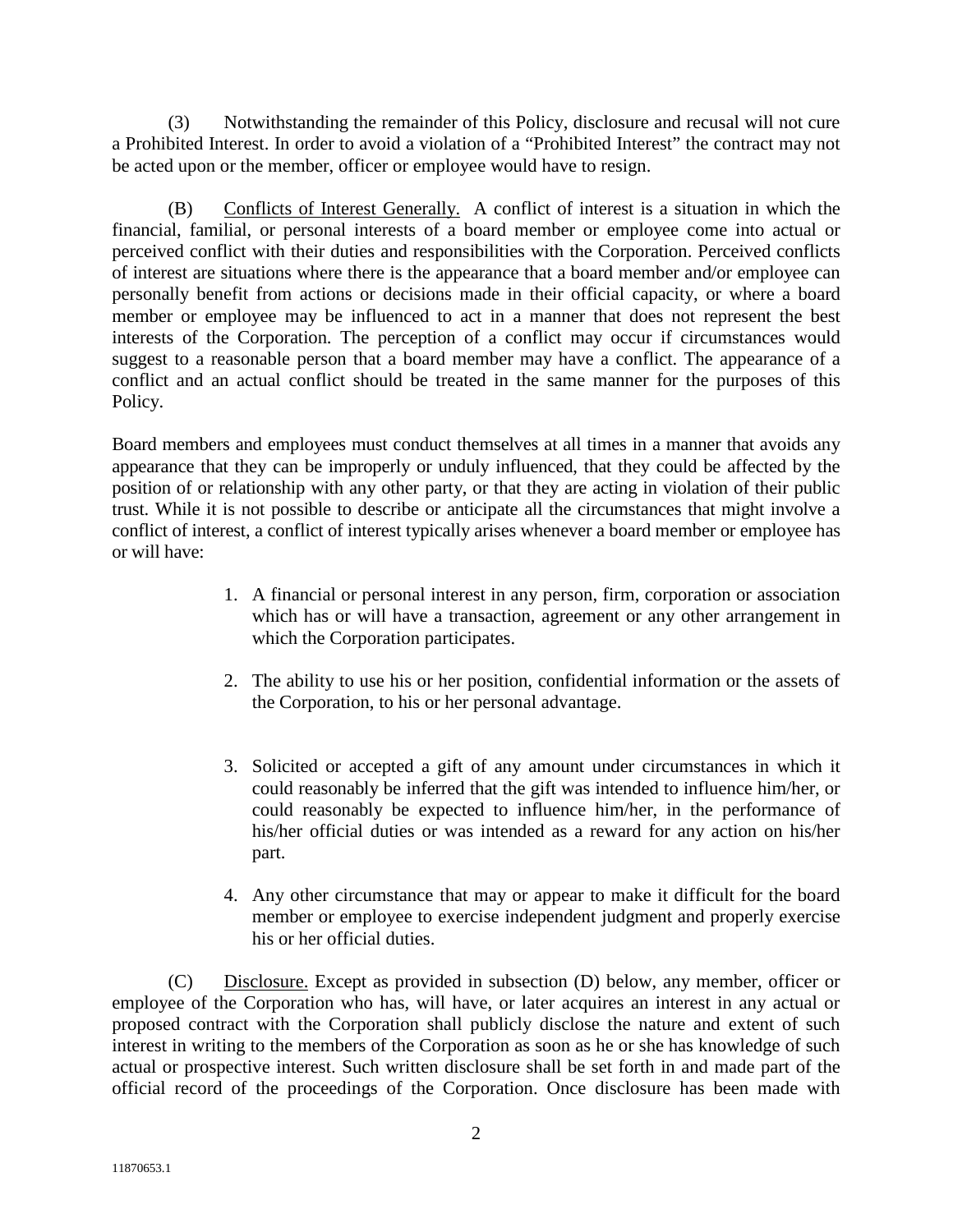respect to an interest in a contract with a particular person, firm, corporation or association, no further disclosures are required by such member, officer or employee with respect to additional contracts with the same party during the remainder of the fiscal year.

The minutes of the Corporation's meetings during which a perceived or actual conflict of interest is disclosed or discussed shall reflect the name of the interested person, the nature of the conflict, and a description of how the conflict was resolved.

The Governance Committee shall advise the individual who appears to have a conflict of interest how to proceed. The Governance Committee should seek guidance from counsel or New York State agencies, such as the Authorities Budget Office, State Inspector General or the Joint Commission on Public Ethics (JCOPE) when dealing with cases where they are unsure of what to do.

(D) Disclosure Not Required. Pursuant to Section 803(2) of the Conflict of Interest Law, the disclosure required in subsection (B) above is not required in the case of an interest in a contract described in Section 802(2) of the Conflict of Interest Law.

(E) Penalties for Violations. Pursuant to Section 805 of the Conflict of Interest Law, any officer or employee of the Corporation who willfully and knowingly violates the foregoing provisions of the Conflict of Interest Law, may be guilty of a misdemeanor. Furthermore, pursuant to Section 804 of the Conflict of Interest Law, any contract that is willfully entered into by or with the Corporation in which there is an interest prohibited by the Conflict of Interest Law shall be null, void and wholly unenforceable.

(F) Recusal and Abstention. No board member or employee may participate in any decision or take any official action with respect to any matter requiring the exercise of discretion, including discussing the matter and voting, when he or she knows or has reason to know that the action could confer a direct or indirect financial or material benefit on himself or herself, a relative, or any organization in which he or she is deemed to have an interest. Board members and employees must recuse themselves from deliberations, votes, or internal discussion on matters relating to any organization, entity or individual where their impartiality in the deliberation or vote might be reasonably questioned, and are prohibited from attempting to influence other board members or employees in the deliberation and voting on the matter.

## **IV. PROHIBITED ACTIONS**

(A) General. Pursuant to Section 805-a of the Conflict of Interest Law, no member, officer or employee of the Corporation shall:

(1) either directly or indirectly, solicit, accept or receive any gift having a value of seventy-five dollars (\$75.00) or more, whether in the form of money, service, loan, travel, entertainment, hospitality, thing or promise, or in any other form, under circumstances in which it could reasonably be inferred that the gift was intended as a reward for any official action on his or her part, or that it was intended to or could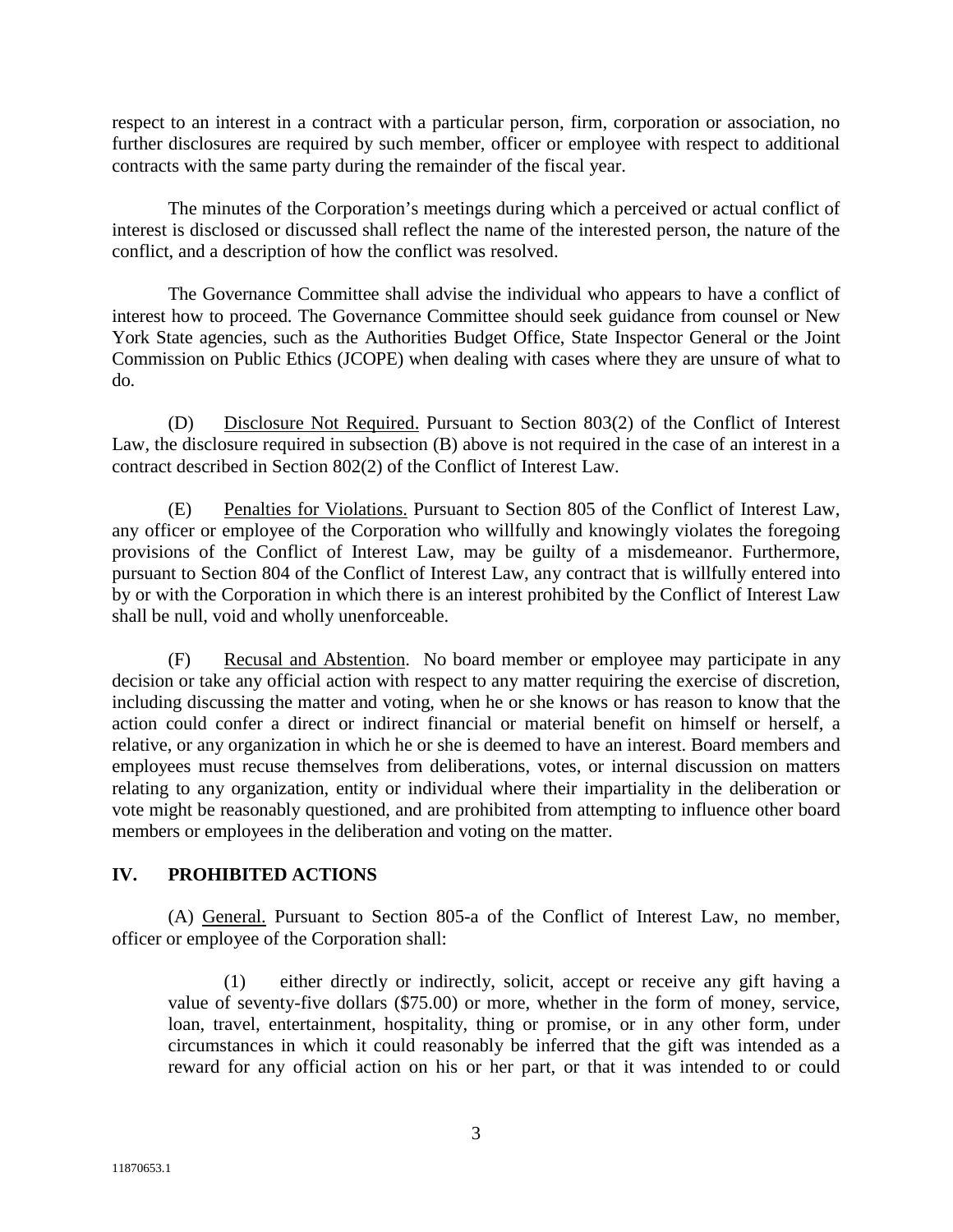reasonably be expected to influence him or her in the performance of his or her official duties;

(2) disclose confidential information acquired in the course of his or her official duties or use such information to further his or her personal interests;

(3) receive or enter into any express or implied agreement for compensation for services to be rendered in relation to any matter before the Corporation; or

(4) receive or enter into any express or implied agreement for compensation for service to be rendered in relation to any matter before the Corporation whereby his or her compensation is to be dependent or contingent upon any action by such Corporation with respect to that matter; provided, however, that this paragraph shall not prohibit the fixing at any time of fees based upon the reasonable value of the services rendered.

(B) Penalty for Violation. Pursuant to Section 805-a of the Conflict of Interest Law, any person who shall knowingly and intentionally violate the Conflict of Interest Law may be fined, suspended or removed from office or employment in the manner provided by law.

## **V. POSTING**

The Chief Executive Officer of the Corporation shall have a copy of the Conflict of Interest Law and of this Policy posted in the office of the Corporation in a place which is conspicuous to the officers, members and employees of the Corporation.

### **VI. MISCELLANEOUS PROVISIONS**

(A) Financial Disclosure. Pursuant to Section 810(3) of the Conflict of Interest Law, members, officers and employees of the Corporation are deemed to be officers or employees of the Town of Colonie for purposes of Sections 811 and 812 of the Conflict of Interest Law (said sections deal generally with financial disclosure).

(B) Compensation. Pursuant to Section 858-a(1) of the Act, the compensation of an officer or full-time employee of the Corporation (but not including part-time employees or consultants, including accountants, attorneys and bond counsel to the Corporation) shall not be contingent on the granting of financial assistance by the Corporation.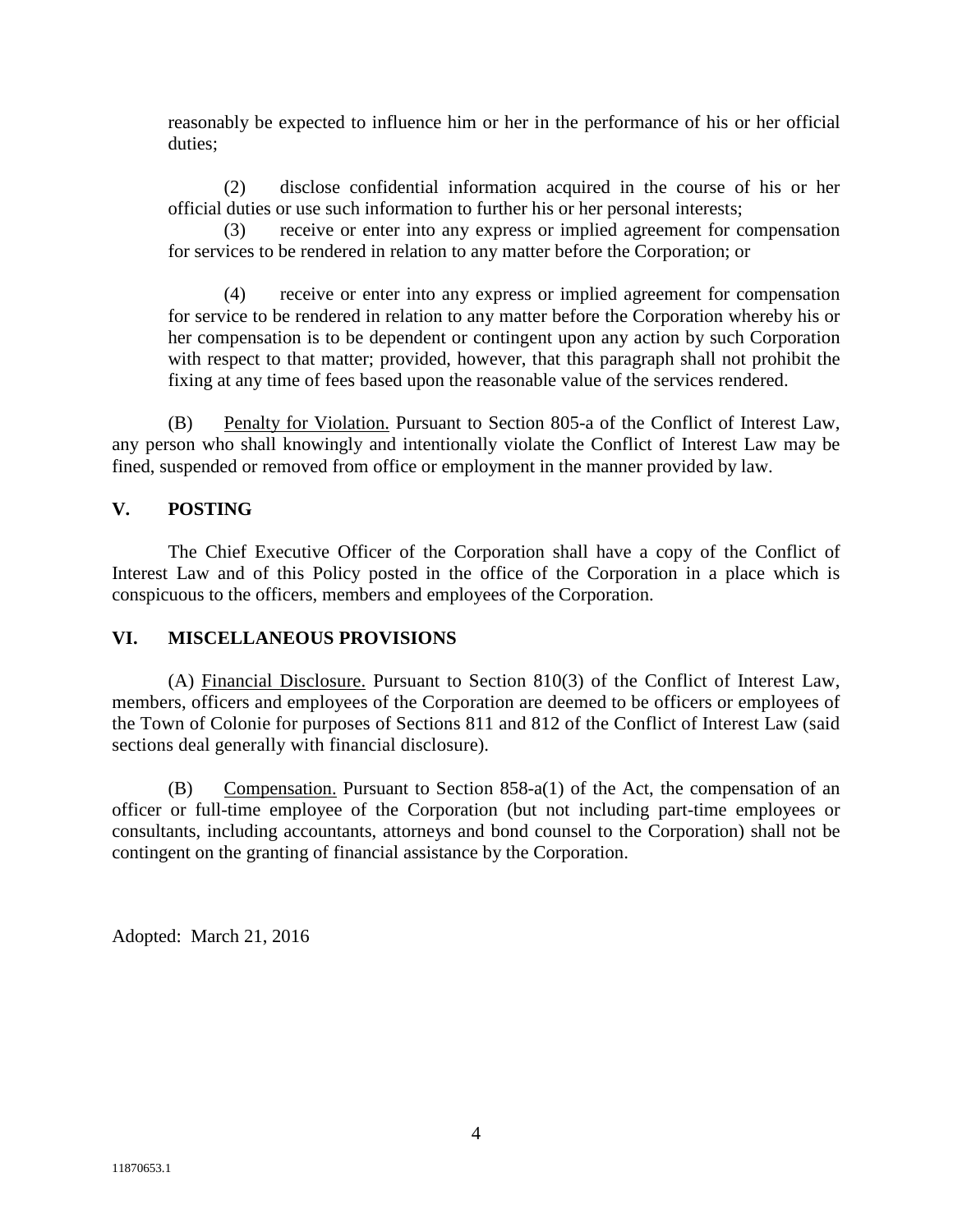## **DEFENSE AND INDEMNIFICATION POLICY**

<span id="page-9-0"></span>The Town of Colonie Local Development Corporation (the "LDC") hereby: (a) confers all of the benefits authorized by Section 18 of the Public Officers Law upon its members, officer and employees, as such term is defined in subdivision 1 of such section, subject to the requirements and limitations sets forth therein; and (b) agrees to indemnify, defend and hold harmless the Agency's employees and officers as well as its members from any costs or claims including all reasonable attorney's fees and the Agency shall be held liable for the costs incurred under such section in providing such a defense, declaration of rights or indemnity.

In furtherance of this policy, the Agency will maintain defense and indemnification insurance covering its members, officers and employees in reasonable amounts as determined by the Agency members in consultation with Agency counsel.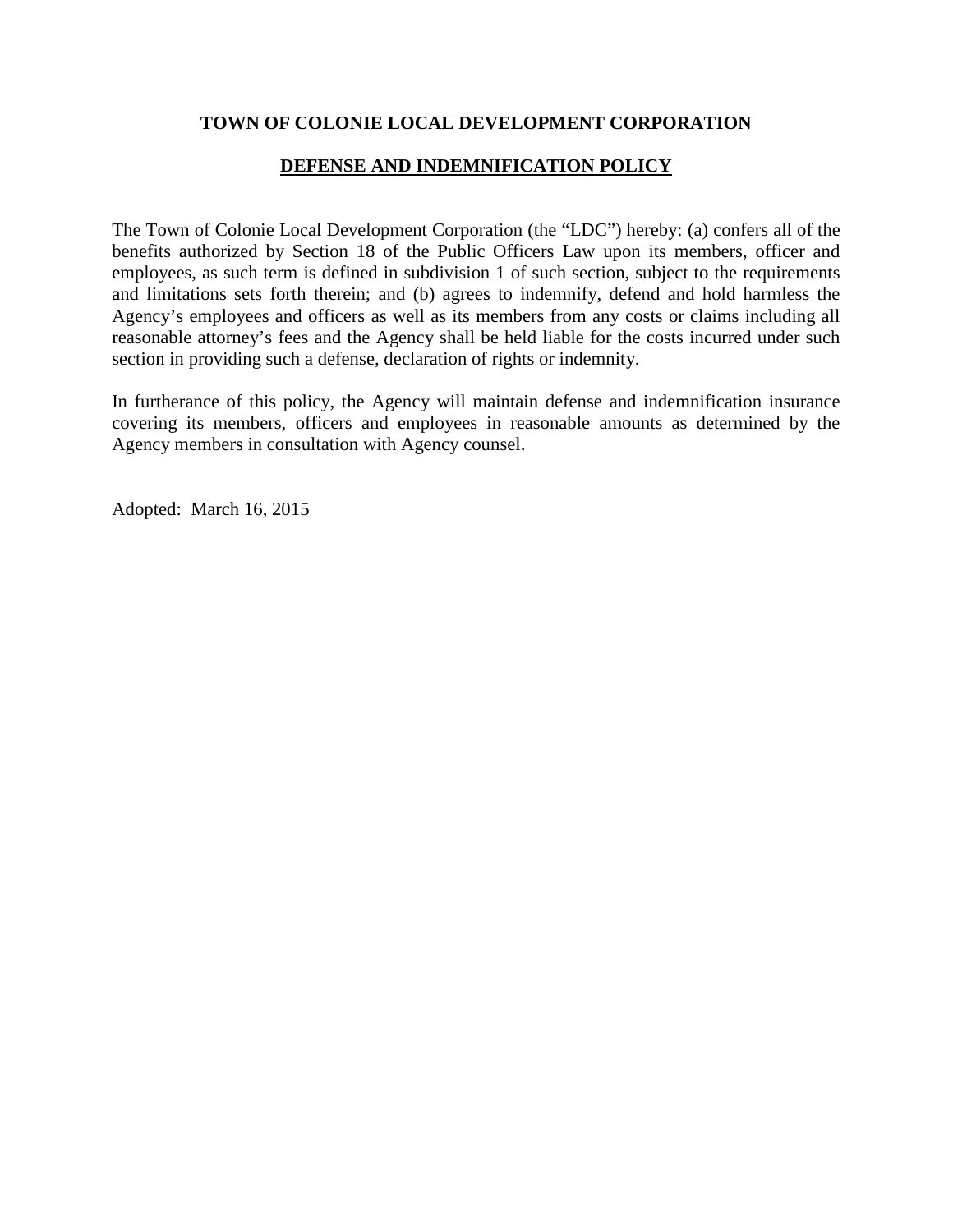# **INTERNAL CONTROL POLICY**

<span id="page-10-0"></span>In accordance with the Public Authorities Law, the governing board of the Town of Colonie Local Development Corporation (the "LDC") shall:

1. Establish and maintain for the LDC guidelines for a system of internal control that are in accordance with internal control standards;

2. Engage the services of its independent auditor to conduct a review of internal control programs and procedures. Such review shall be designed to identify internal control weaknesses, identify actions that are needed to correct these weaknesses, monitor the implementation of necessary corrective actions and periodically assess the adequacy of the LDC's ongoing internal controls;

3. Make available to each member, officer and employee of the LDC a clear and concise statement of the generally applicable managerial policies and standards with which he or she is expected to comply. Such statement shall emphasize the importance of effective internal control to the LDC and the responsibility of each member, officer and employee for effective internal control;

4. Designate an internal control officer, who shall report to the Executive Director of the LDC, to implement and review the internal control responsibilities established pursuant to this Policy; and

5. Implement education and training efforts to ensure that LDC's members, officers and employees have achieved adequate awareness and understanding of internal control standards and, as appropriate, evaluation techniques.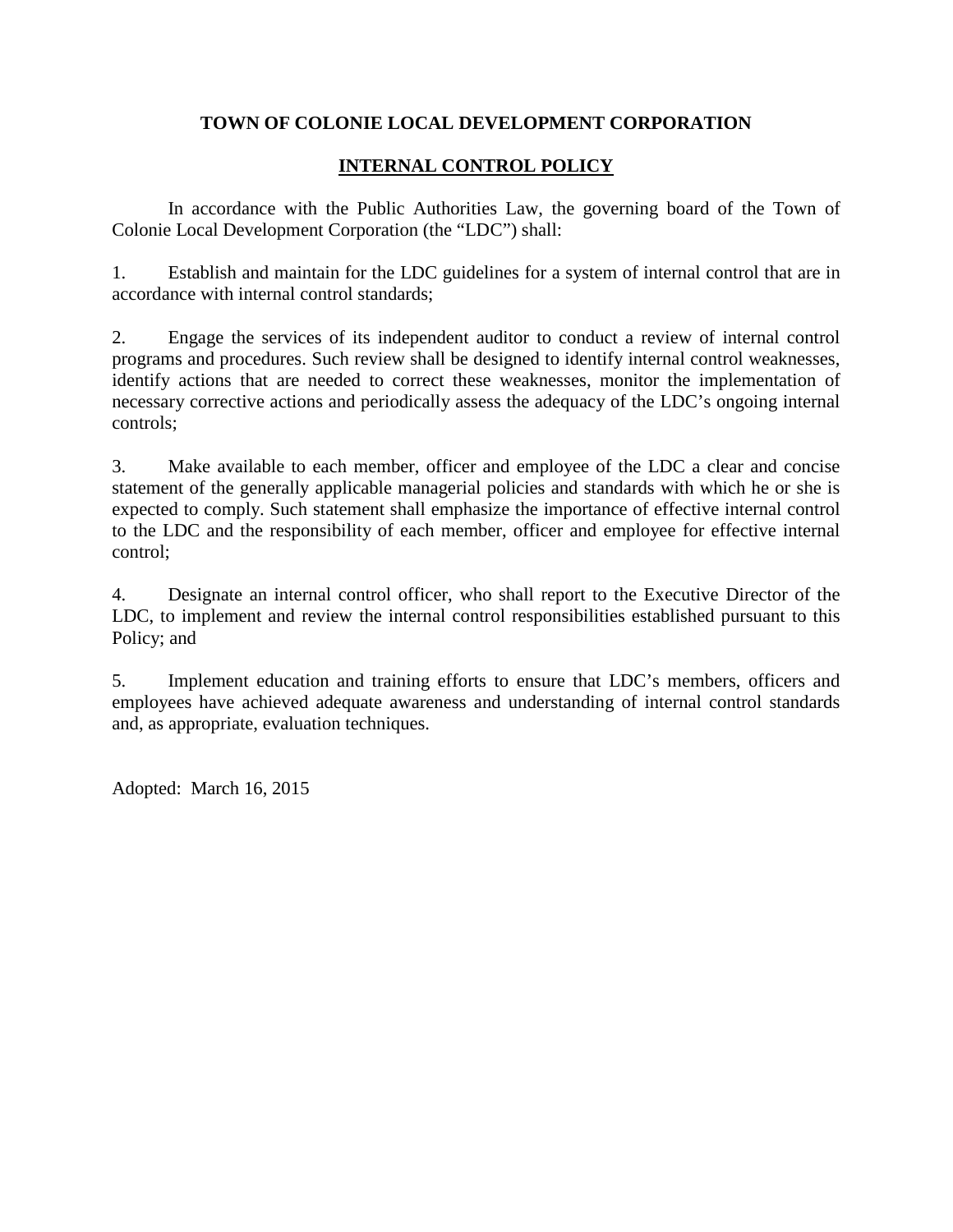# **INTERNAL CONTROLS**

<span id="page-11-0"></span>1. The Town of Colonie Local Development Corporation (LDC) hereby designates the Town of Colonie Office of Comptroller to perform any and all reviews of the internal control procedures of the LDC and to make any recommendations to the LDC.

2. The LDC hereby authorizes the LDC Director, Joseph LaCivita, to enter into any contract up to an amount of \$10,000 on behalf of the LDC. Any contract in excess of \$10,000 shall require approval by a majority vote of the LDC.

3. The LDC hereby authorizes the Town of Colonie Comptroller to sign any check payable by the LDC in an amount up to \$5,000. Any check payable by the LDC in an amount greater than \$5,000 shall require the signature of the Town Comptroller and the Chairman of the Finance Committee of the LDC.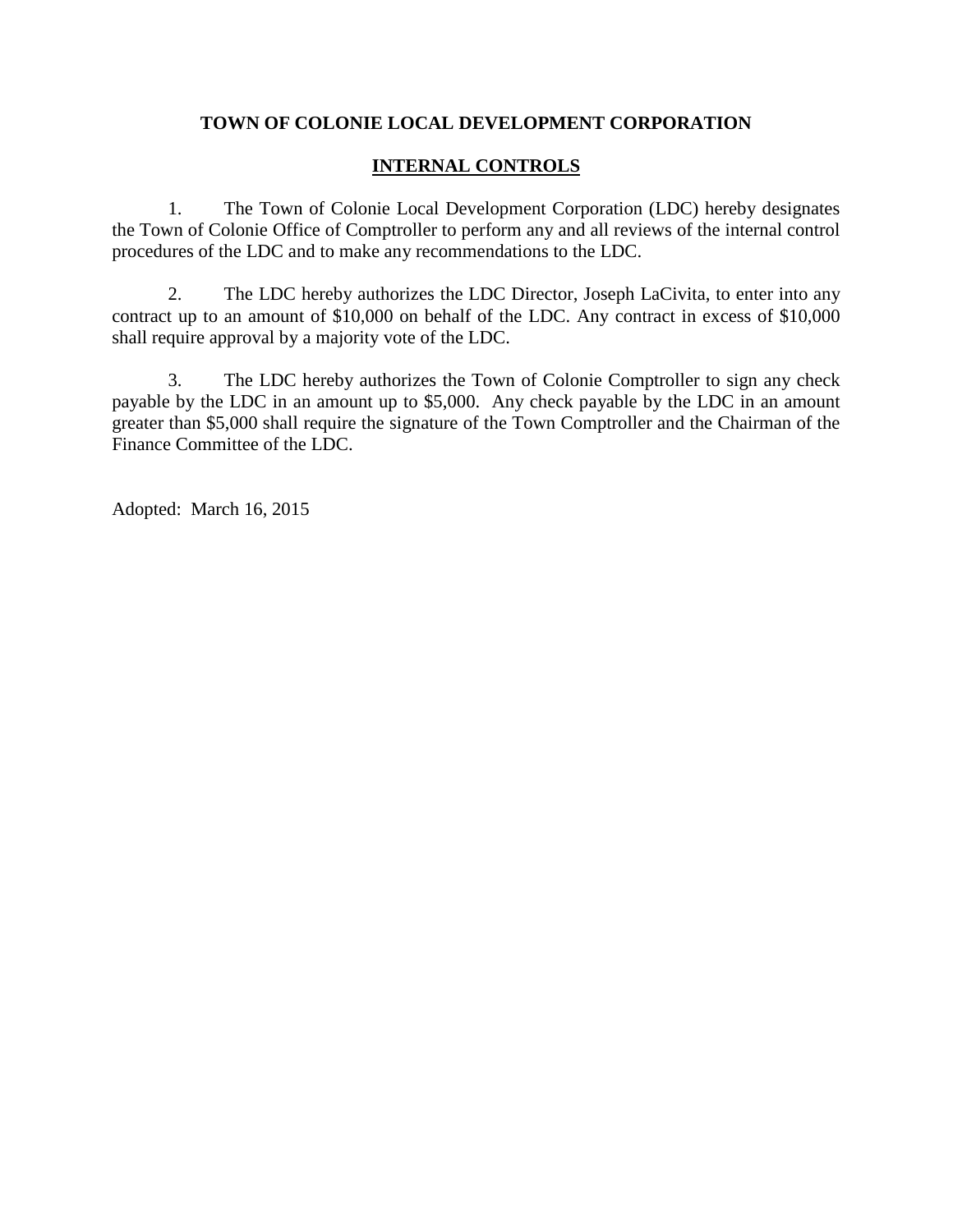#### **INVESTMENT POLICY**

As Revised for the Year Ended December 31, 2016

#### <span id="page-12-0"></span>**I. STATEMENT OF PURPOSE**

The Town of Colonie Local Development Corporation (the "Corporation") has adopted this Investment and Deposit Policy (the "Policy") in accordance with Article 9, Title 7 of the New York State Public Authorities Law ("PAL"). This Policy shall detail the Corporation's instructions regarding the investment and deposit of its funds, all of which shall be consistent with and in compliance with the provisions of Section 1411 of the New York State Not-For-Profit Corporation Law (the "Act") and any other applicable law regarding the investment and deposit of Corporation funds.

### **II. SCOPE**

This investment policy applies to all moneys and other financial resources available for deposit and investment by the Corporation on its own behalf or on behalf of any other entity or individual.

### **III. OBJECTIVES**

The primary objectives of the Corporation's investment activities are, in priority order:

- To conform with all applicable federal, state and other legal requirements (legality);
- To adequately safeguard principal (safety);
- To provide sufficient liquidity to meet all operating requirements (liquidity) and
- To obtain a reasonable rate of return (yield).

### **IV. DELEGATION OF AUTHORITY**

The Corporation shall establish written procedures for the operation of the investment program consistent with these investment policies. Such procedures shall include internal controls to provide a satisfactory level of accountability based upon records incorporating the description and amount of investments, the place(s) where kept, and other relevant information, including dates of sale or other dispositions and amounts realized. In addition, the internal control procedures shall describe the responsibilities and levels of authority for key individuals involved in the investment program.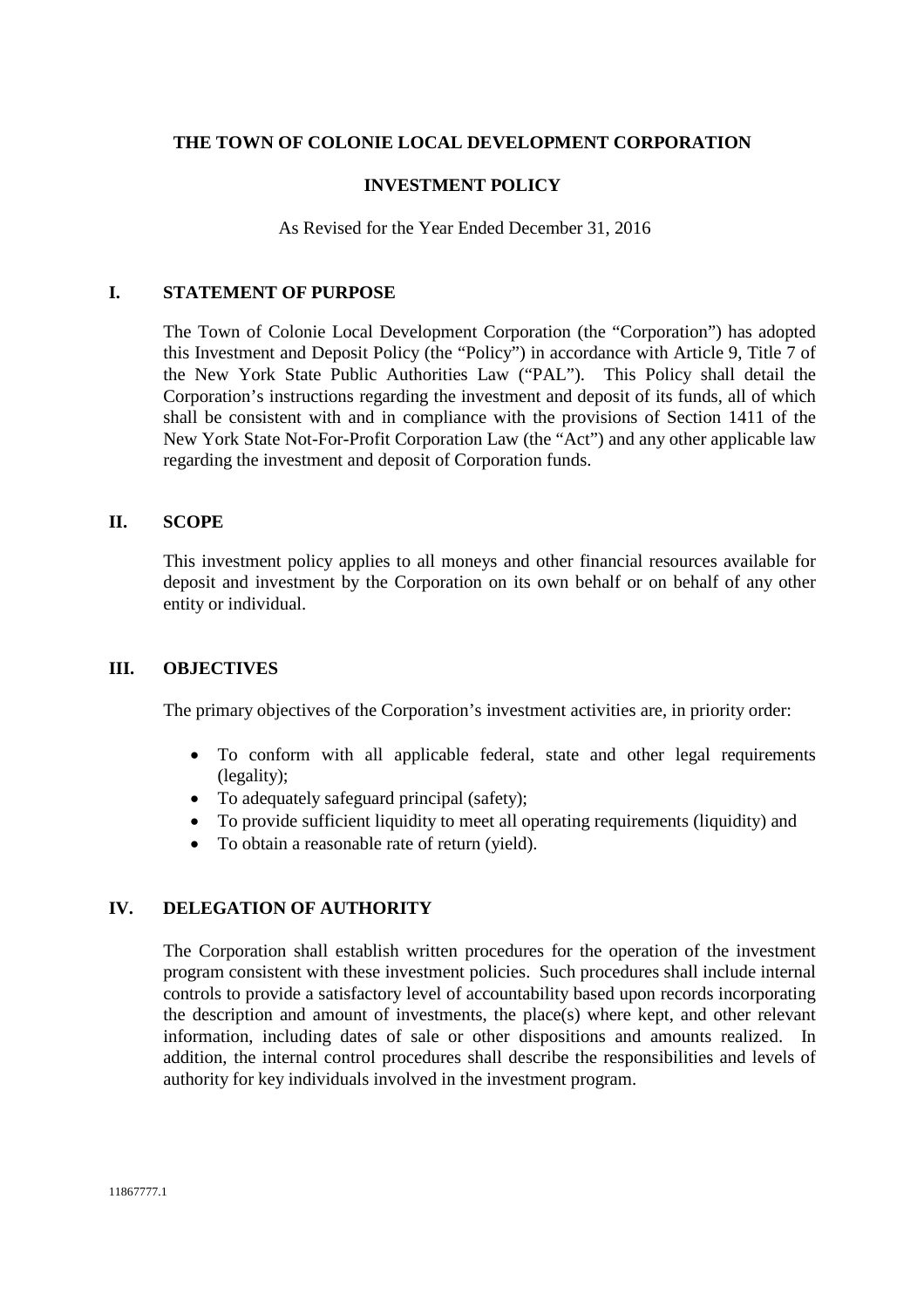### **V. PRUDENCE**

All participants in the investment process shall seek to act responsibly as custodians of the public trust and shall avoid any transaction that might impair public confidence in the Corporation to operate effectively.

Investments shall be made with prudence, diligence, skill, judgment and care, under circumstances then prevailing, which knowledgeable and prudent persons acting in like capacity would use, not for speculation, but for investment, considering the safety of the principal as well as the probable income to be derived.

All participants involved in the investment process shall refrain from personal business activity that could conflict with proper execution of the investment program or which could impair their ability to make impartial investment decisions.

## **VI. DIVERSIFICATION**

It is the policy of the Corporation to diversity its deposits and investments by financial institution, by investment instrument, and by maturity scheduling.

The Corporation shall establish appropriate limits for the amount of investments which can be made with each financial institution or dealer, and shall evaluate this listing at least annually.

### **VII. INTERNAL CONTROLS**

It is the policy of the Corporation for all moneys collected by any officer or employee of the Corporation to transfer those funds to the Chief Financial Officer within 5 days of deposit, or within the time period specified in the law, whichever is shorter.

The Corporation is responsible for establishing and maintaining internal control procedures to provide reasonable, but not absolute, assurance that deposits and investments are safeguarded against loss from unauthorized use or disposition, that transactions are executed in accordance with management's authorization, properly recorded, and managed in compliance with applicable laws and regulations.

### **VIII. DESIGNATION OF DEPOSITORIES**

The banks and trust companies that are authorized for the deposit of monies, and the maximum amount which may be kept on deposit at any time, are:

| Depository Name        | <b>Maximum Amount</b> |
|------------------------|-----------------------|
| Bank of America        | \$5,000,000.00        |
| Key Bank               | 5,000,000.00          |
| <b>JP</b> Morgan Chase | 5,000,000.00          |
| 71                     |                       |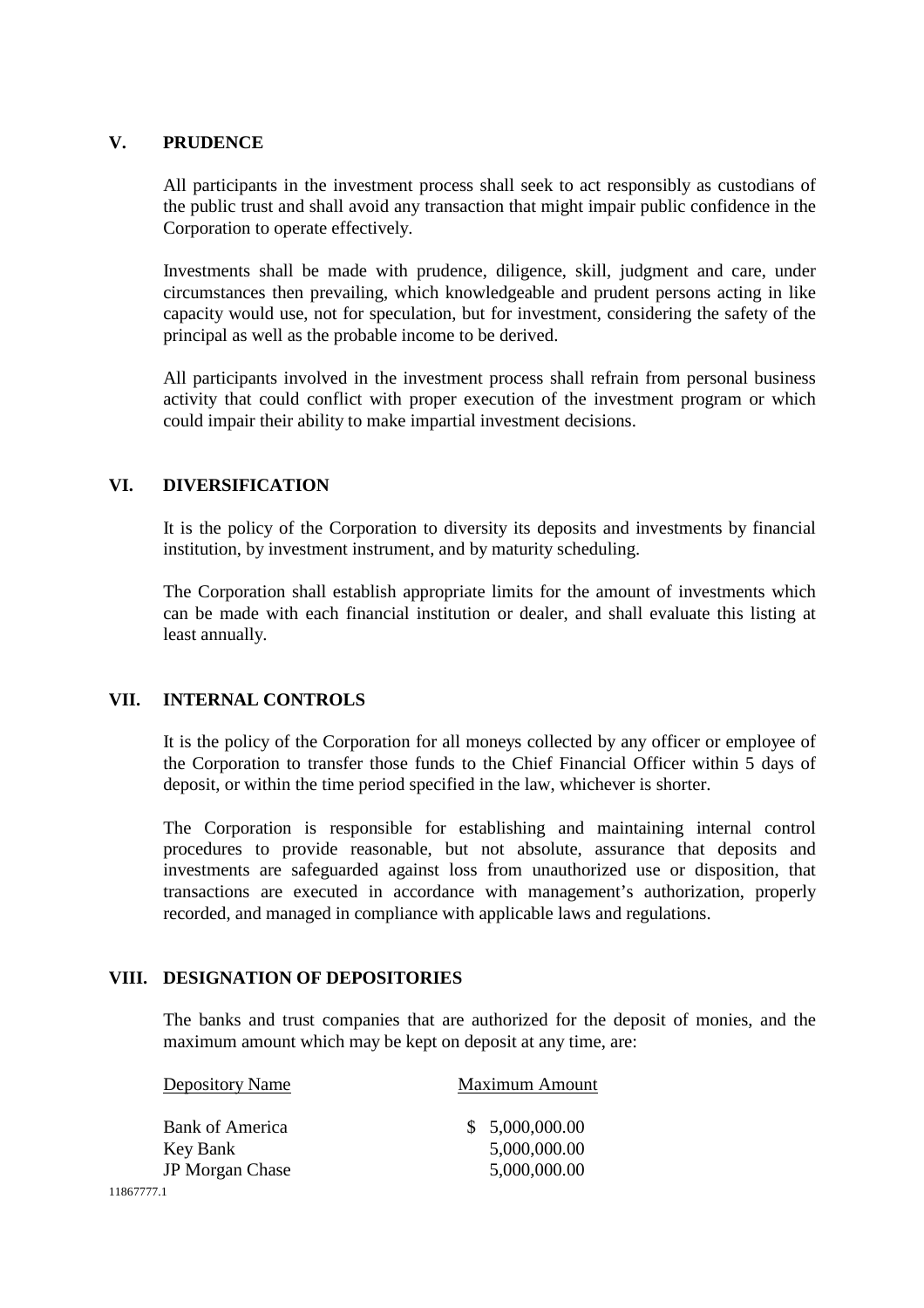| Berkshire Bank<br><b>Depository Name</b> | 5,000,000.00<br><b>Maximum Amount</b> |
|------------------------------------------|---------------------------------------|
| M & T Bank                               | 5,000,000.00                          |
| Capital Bank & Trust Co.                 | 5,000,000.00                          |
| TD Bank                                  | 5,000,000.00                          |
| Citizens Bank                            | 5,000,000.00                          |
| First Niagara                            | 5,000,000.00                          |
| <b>NBT</b> Bank                          | 5,000,000.00                          |
| Saratoga National Bank & Trust           | 5,000,000.00                          |

#### **IX. SECURING DEPOSITS AND INVESTMENTS**

All deposits and investments at a bank or trust company, including all demand deposits, certificates of deposit and special time deposits (hereinafter, collectively, "deposits") made by officers of the Corporation that are in excess of the amount insured under the provisions of the Federal Deposit Insurance Act, including pursuant to a Deposit Placement Program in accordance with law, shall be secured by:

- 1. A pledge of "eligible securities" with an aggregate "market value" (as provided by General Municipal Law Section 10) that is at least equal to the aggregate amount of deposits by the officers. See Schedule A of this policy for a listing of "eligible securities."
- 2. An "eligible surety bond" payable to the Corporation for an amount at least equal to 100 percent of the aggregate amount of deposits and the agreed upon interest, if any, executed by an insurance company authorized to do business in New York State, whose claims - paying ability is rated in the highest rating category by at least two nationally recognized statistical rating organizations. The governing board shall approve the terms and conditions of the surety bond.
- 3. An "eligible letter of credit, " payable to the Corporation as security for the payment of 140 percent of the aggregate amount of deposits and the agreed-upon interest, if any. An "eligible letter of credit" shall be an irrevocable letter of credit issued in favor of the Corporation, for a term not to exceed 90 days, by a qualified bank (other than the bank where the secured money is deposited). A qualified bank is either one whose commercial paper and other unsecured short-term debt obligations (or, in the case of a bank which is the principal subsidiary of a holding company, whose holding company's commercial papers and other unsecured short-term debt obligations) are rated in one of the three highest rating categories by at least one nationally recognized statistical rating organization, or one that is in compliance with applicable federal minimum risk-based capital requirements.
- 4. An "irrevocable letter of credit" issued in favor of the Corporation by a federal home loan bank whose commercial paper and other unsecured short-term debt obligations are rated in the highest rating category by at least one nationally recognized statistical rating organization, as security for the payment of 100 percent of the aggregate amount of public deposits and agreed-upon interest, if any.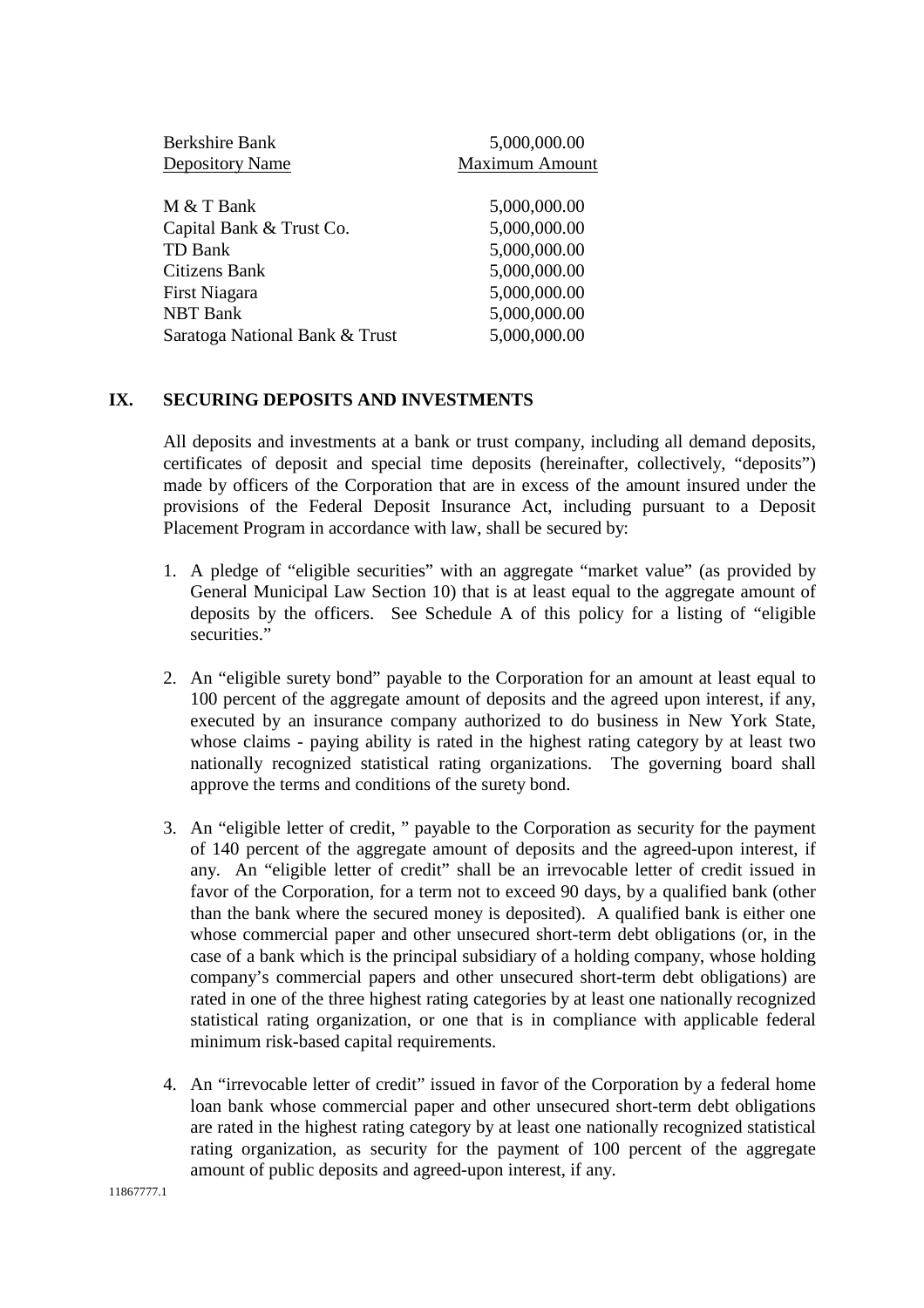## **X. COLLATERALIZATION AND SAFEKEEPING**

Eligible securities used for collateralizing deposits made by officers of the Corporation shall be held by (the depository or a third party) bank or trust company subject to security and custodial agreements.

The security agreement shall provide that eligible securities are being pledged to secure such deposits together with agreed upon interest, if any, and any costs or expenses arising out of the collections of such deposits upon default. It shall also provide the conditions under which the securities held may be sold, presented for payment, substituted or released and the events of default which will enable the Agency to exercise its rights against the pledged securities.

In the event that the pledged securities are not registered or inscribed in the name of the Corporation, such securities shall be delivered in a form suitable for transfer or with an assignment in blank to the Corporation or its custodial bank or trust company. Whenever eligible securities delivered to the custodial bank or trust company are transferred by entries on the books of a federal reserve bank or other book-entry system operated by a federally regulated entity without physical delivery of the evidence of the obligations, then the records of the custodial bank or trust company shall be required to show, at all times, the interest of the Corporation in the securities as set forth in the security agreement.

The custodial agreement shall provide that pledged securities will be held by the custodial bank or trust company as agent of, and custodian for, the Corporation, will be kept separate and apart from the general assets of the custodial bank or trust company and will not be commingled with or become part of the backing of any other deposit or other bank liability. The agreement shall also describe how the custodian shall confirm the receipt, substitution or release of the collateral and it shall provide for the frequency of revaluation of collateral by the custodial bank or trust company and for the substitution of collateral when a change in the rating of a security causes ineligibility. The security and custodial agreements shall include all other provisions necessary to provide the Corporation with a perfected security interest in the eligible securities and to otherwise secure the Agency's interest in the collateral, and may contain other provisions that the governing board deems necessary.

## **XI. PERMITTED INVESTMENTS**

As provided by General Municipal Law Section 11, the Corporation authorizes the Chief Financial Officer to invest moneys not required for immediate expenditure for terms not to exceed its projected cash flow needs in the following types of investments:

 Special time deposit accounts in, or certificates of deposit issued by, a bank or trust company located and authorized to do business in the State of New York;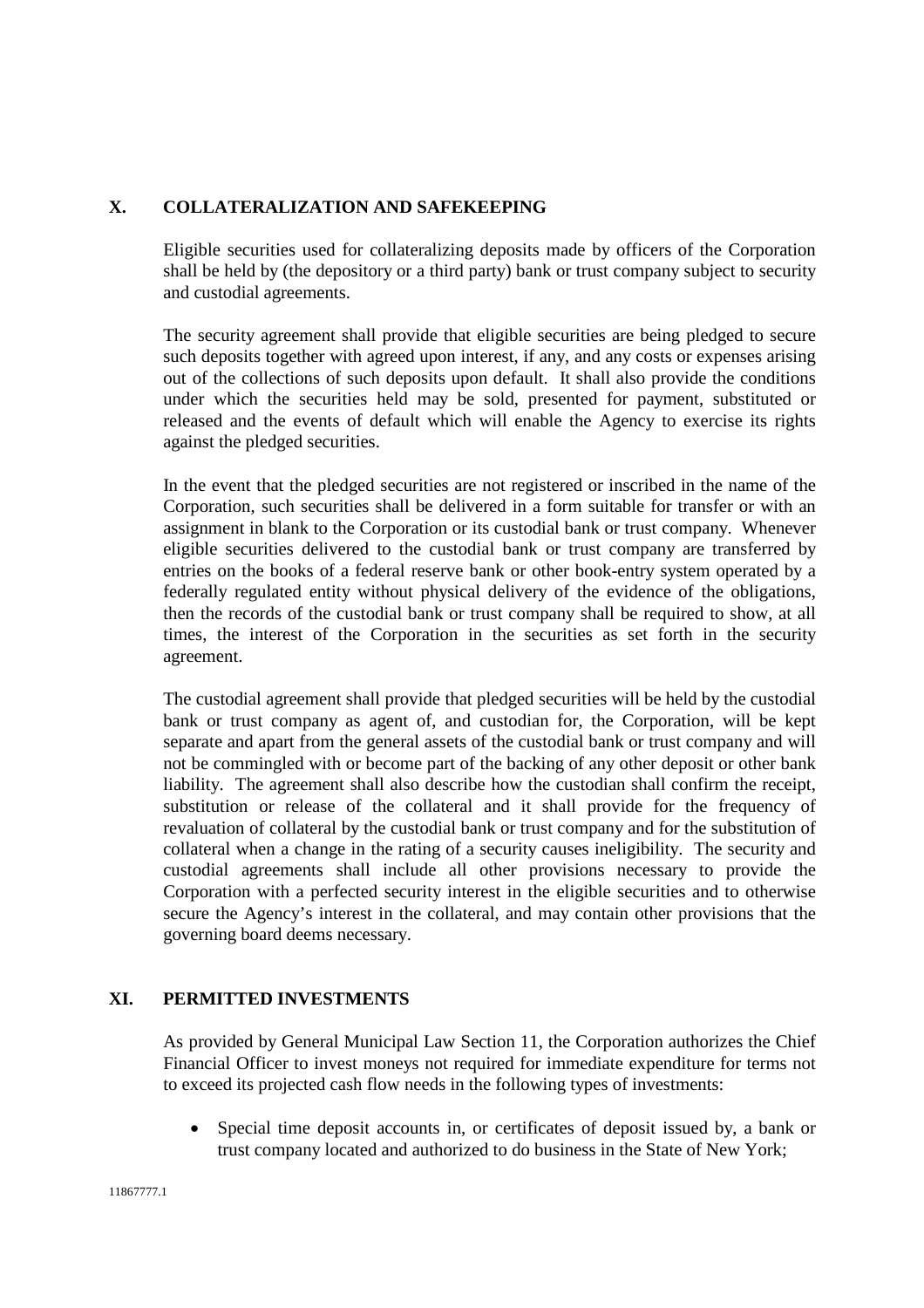- Through a Deposit Placement Program, certificates of deposit in one or more "banking institutions", as defined in Banking Law Section 9-r;
- Obligations of the United States of America;
- Obligations guaranteed by agencies of the United States of America, where the payment of principal and interest are guaranteed by the United States of America;
- Obligations of the State of New York;
- With the approval of the State Comptroller, obligations issued pursuant to Local Finance Law Section 24.00 or 25.00 (i.e., Tax Anticipation Notes and Revenue Anticipation Notes) by any municipality, school district or district corporation in the State of New York other than the Corporation; and
- Obligations of the Corporation, but only with any moneys in a reserve fund established pursuant to General Municipal Law 6-c, 6-d, 6-e, 6-f, 6-g, 6-h, 6-j, 6 k, 6-l, 6-m, or 6-n.

All investment obligations shall be payable or redeemable at the option of the Corporation within such times as the proceeds will be needed to meet expenditures for purposes for which the moneys were provided and, in the case of obligations purchased with the proceeds of bonds or notes, shall be payable or redeemable in any event at the option of the Corporation within two years of the date of purchase. Time deposit accounts and certificates of deposit shall be payable within such times as the proceeds will be needed to meet expenditures for which the moneys were obtained, and shall be secured as provided in Sections IX and X herein.

Except as may otherwise be provided in a contract with bondholders or noteholders, any moneys of the Corporation authorized to be invested may be commingled for investment purposes, provided that any investment of commingled moneys shall be payable or redeemable at the option of the Corporation within such time as the proceeds shall be needed to meet expenditures for which such moneys were obtained, or as otherwise specifically provided in General Municipal Law Section 11. The separate identity of the sources of these funds shall be maintained at all times and income received shall be credited on a pro rata basis to the fund or account from which the moneys were invested.

Any obligation that provides for the adjustments of its interest rate on set dates is deemed to be payable or redeemable on the date on which the principal amount can be recovered through demand by the holder.

## **XII. AUTHORIZED FINANCIAL INSTITUTIONS AND DEALERS**

The Corporation shall not engage in any activity with any investment banker, broker, agent, dealer, investment advisor or agent unless and until the Corporation has determined that such party is qualified to do so. In determining a party's qualifications, the Corporation shall consider the quality and reliability of that party's services, that party's experience in providing such services, and the size and level of capitalization maintained by that party.

The Corporation shall maintain a list of financial institutions approved for investment purposes and establish appropriate limits to the amount of investments which can be made with each financial institution. Such listing shall be evaluated at least annually. All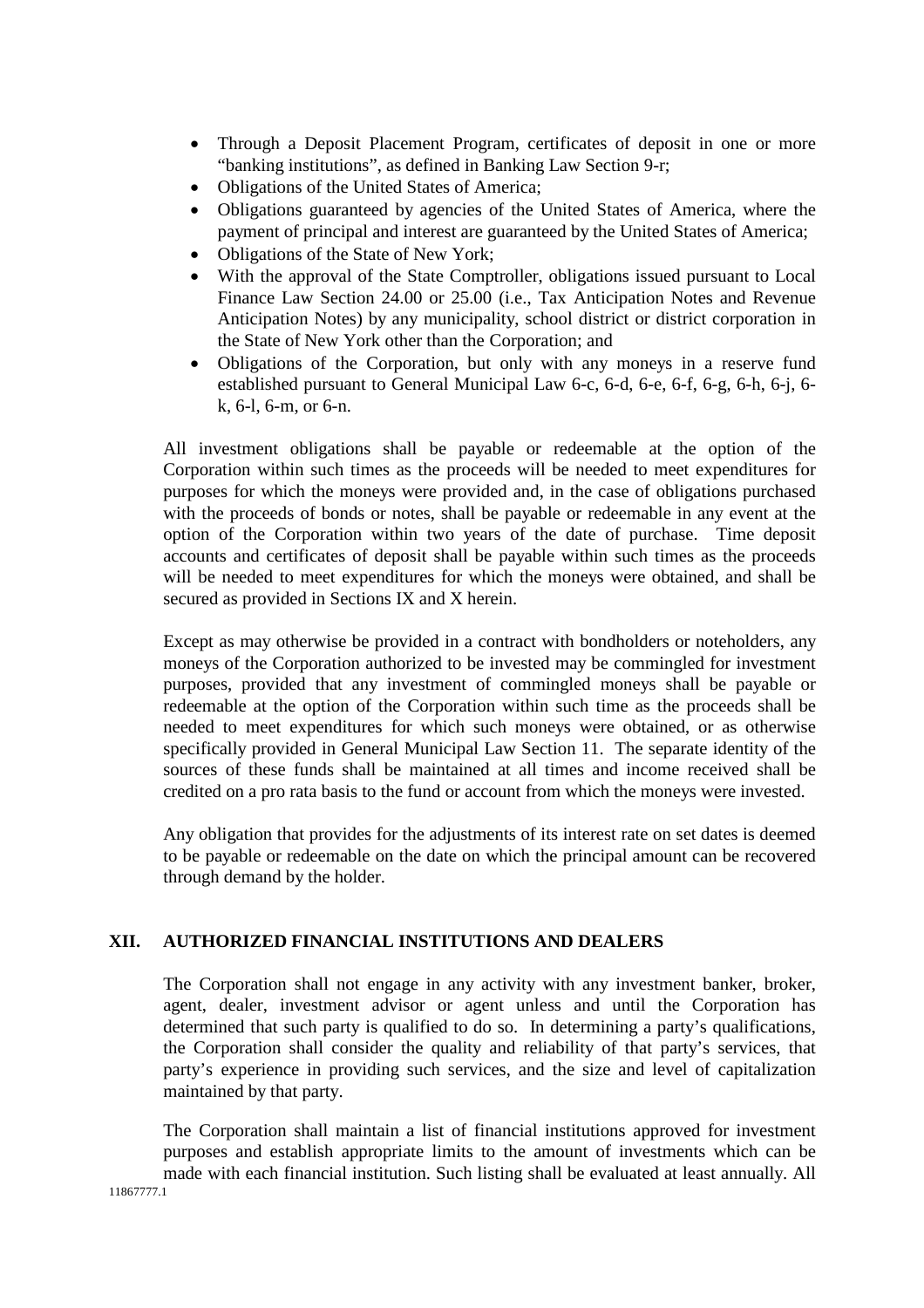financial institutions with which the Corporation conducts business must be credit worthy. Banks shall provide their most recent Consolidated Report of Condition (Call Report) at the request of the Corporation. Such currently approved financial institutions are set forth in Section XIII herein.

## **XIII. INVESTMENT CONTRACTS**

All investments must be made pursuant to a written contract between the Corporation and the investment bank, broker, agent, dealer or advisor. If use of a written contract is not practical or not a regular business practice of the investment bank, broker, agent, dealer or advisor, the Corporation may proceed with such party only if:

- 1. The Corporation determines, by resolution, that the regular business practice does not encompass the use of a written contract; and
- 2. The Corporation adopts procedures covering the investment transaction.

Any procedure so adopted must comply substantially with the provisions which would be required if the transaction were covered by a written contract as described below. Those procedures shall thereafter become a part of this Policy.

All investment contracts, written or otherwise, shall contain:

- 1. Provisions sufficient to secure the Corporation's financial interest in each investment;
- 2. Provisions outlining the type and amount of collateral and insurance necessary to adequately secure the investment, as well as the uses, if any, of such collateral or insurance;
- 3. Provisions which establish a method for valuing the collateral, and procedures for monitoring the valuation of such collateral on a regular basis;
- 4. Provisions for the monitoring, control, deposit and retention of investments and collateral. In the case of a repurchase agreement, these provisions shall include a requirement that the obligations purchased be physically delivered for retention to the Corporation or its agent (which shall not be an agent of the party with whom the Corporation enters into such repurchase agreement), unless such obligations are issued in book-entry form, in which case the Corporation shall take such other action as may be necessary to obtain title to or a perfected security interest in such obligations.

All contracts shall comply with the provisions of this Policy.

### **XIV. COURIER SERVICE**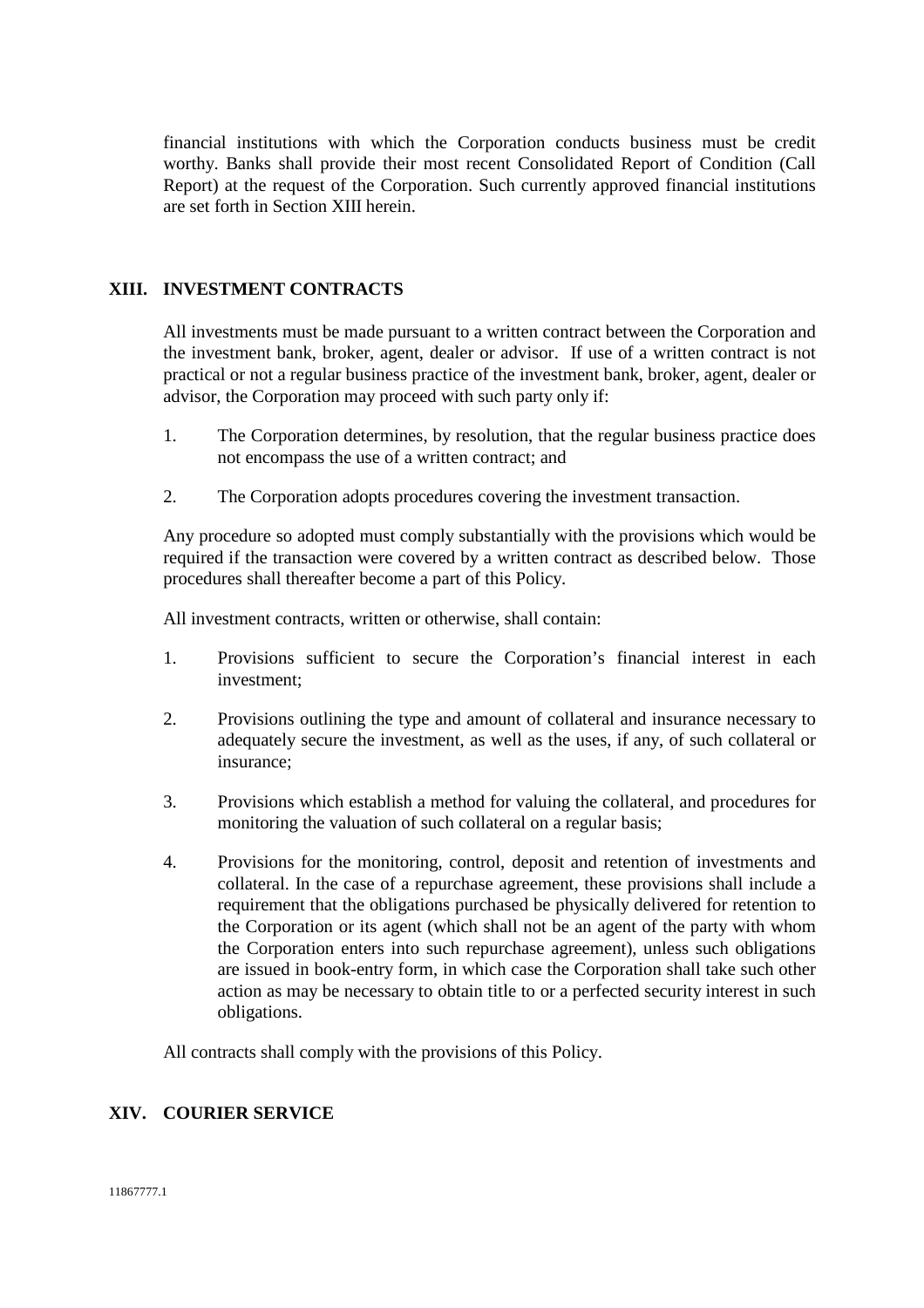The Chief Financial Officer may, subject to the approval of the governing board by resolution, enter into a contract with a courier service for the purpose of causing the deposit of public funds with a bank or trust company. The courier service shall be required to obtain a surety bond for the full amount entrusted to the courier, payable to the Corporation and executed by an insurance company authorized to do business in the State of New York, with a claims-paying ability that is rated in the highest rating category by at least two nationally recognized statistical rating organizations, to insure against any loss of public deposits entrusted to the courier service for deposit or failure to deposit the full amount entrusted to the courier service.

The Corporation may agree with the depositary bank or trust company that the bank or trust company will reimburse all or part of, but not more than, the actual cost incurred by the Corporation in transporting items for deposit through a courier service. Any such reimbursement agreement shall apply only to a specified deposit transaction, and may be subject to such terms, conditions and limitations as the bank or trust company deems necessary to ensure sound banking practices, including, but not limited to, any terms, conditions or limitations that may be required by the Department of Financial Services or other federal or State authority.

## **XV. ANNUAL AUDIT**

An independent certified public accountant shall audit all investments held by the Corporation on an annual basis. The report prepared pursuant to the annual audit shall be available to the Corporation and shall be used in reviewing and approving this Policy.

### **XVI. REPORTING REQUIREMENTS**

### A. Quarterly Reports

At the end of each quarter, the Corporation members shall be provided with a report on all investment activity during that quarter. This report shall contain:

- 1. A list of any new investments and deposits;
- 2. An inventory of all existing investments and deposits; and
- 3. A description of the selection of investment bankers, brokers, agents, dealers, or auditors.

Any additions or deletions must be specifically indicated, with an explanation for the addition or deletion.

#### B. Annual Investment Report

An annual investment report shall be prepared and transmitted to the appropriate oversight agencies.

The report shall include: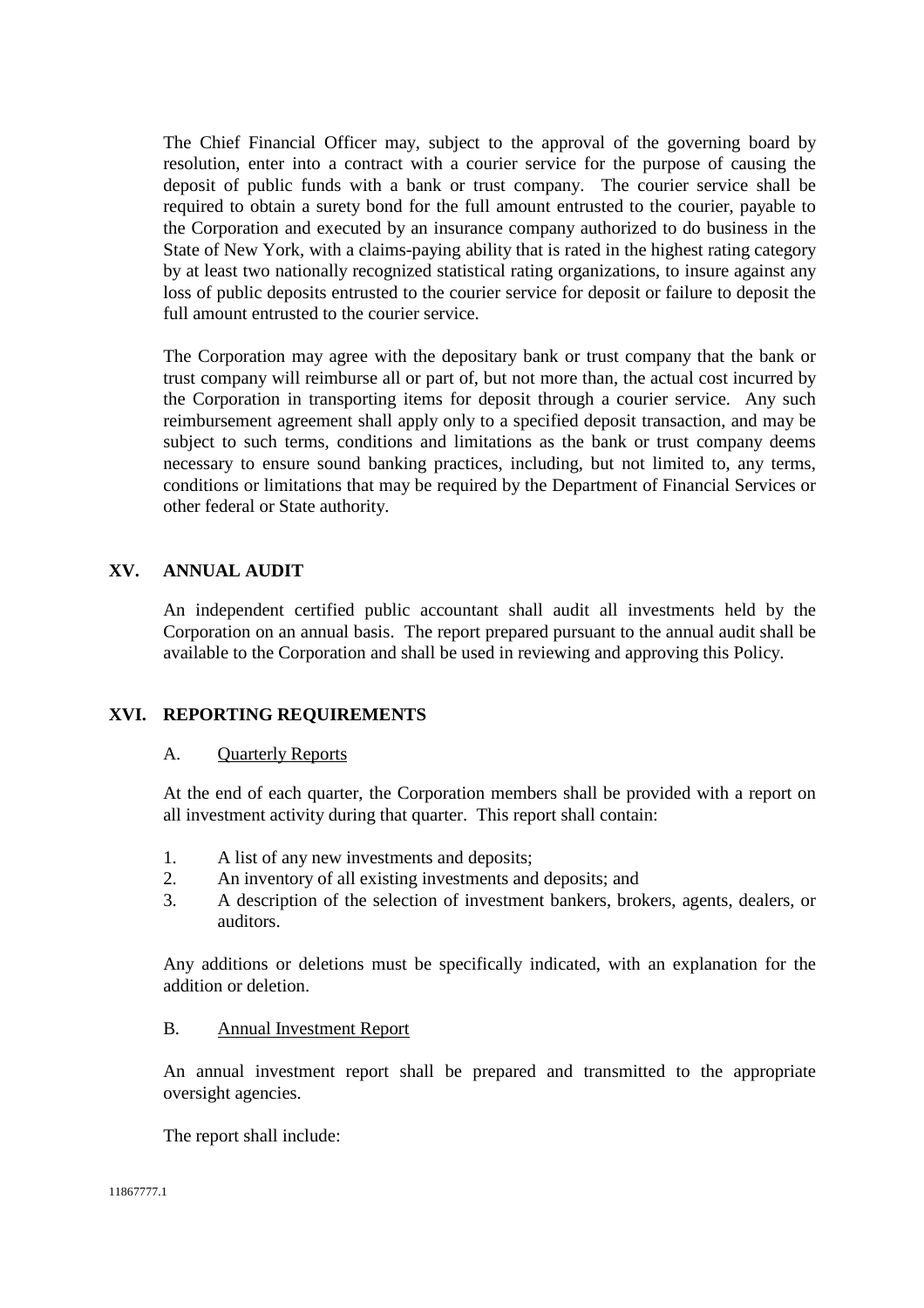- 1. This policy, including any changes made since the last submission;
- 2. An explanation of this policy and any amendments;
- 3. The results of the annual independent audit;
- 4. The investment income record of the Corporation; and
- 5. A list of all total fees, commission and other charges paid to each investment banker, broker, agent, dealer, advisor, bank and trust company, since the last submission.

The report shall be submitted to:

- 1. The State Department of Audit and Control; and
- 2. The Chief Executive Officer and Chief Fiscal Officer of the Town of Colonie.

Copies of the report shall be made available to the public, upon reasonable request.

### **XVII. ANNUAL REVIEW AND AMENDMENTS**

The Corporation shall review this investment policy annually, and it shall have the power to amend this policy at any time.

#### **XVIII. DEFINITIONS**

The terms "public funds," "public deposits," "bank," "trust company," "eligible securities," "eligible surety bond," and "eligible letter of credit" shall have the same meanings as set forth in General Municipal Law Section 10.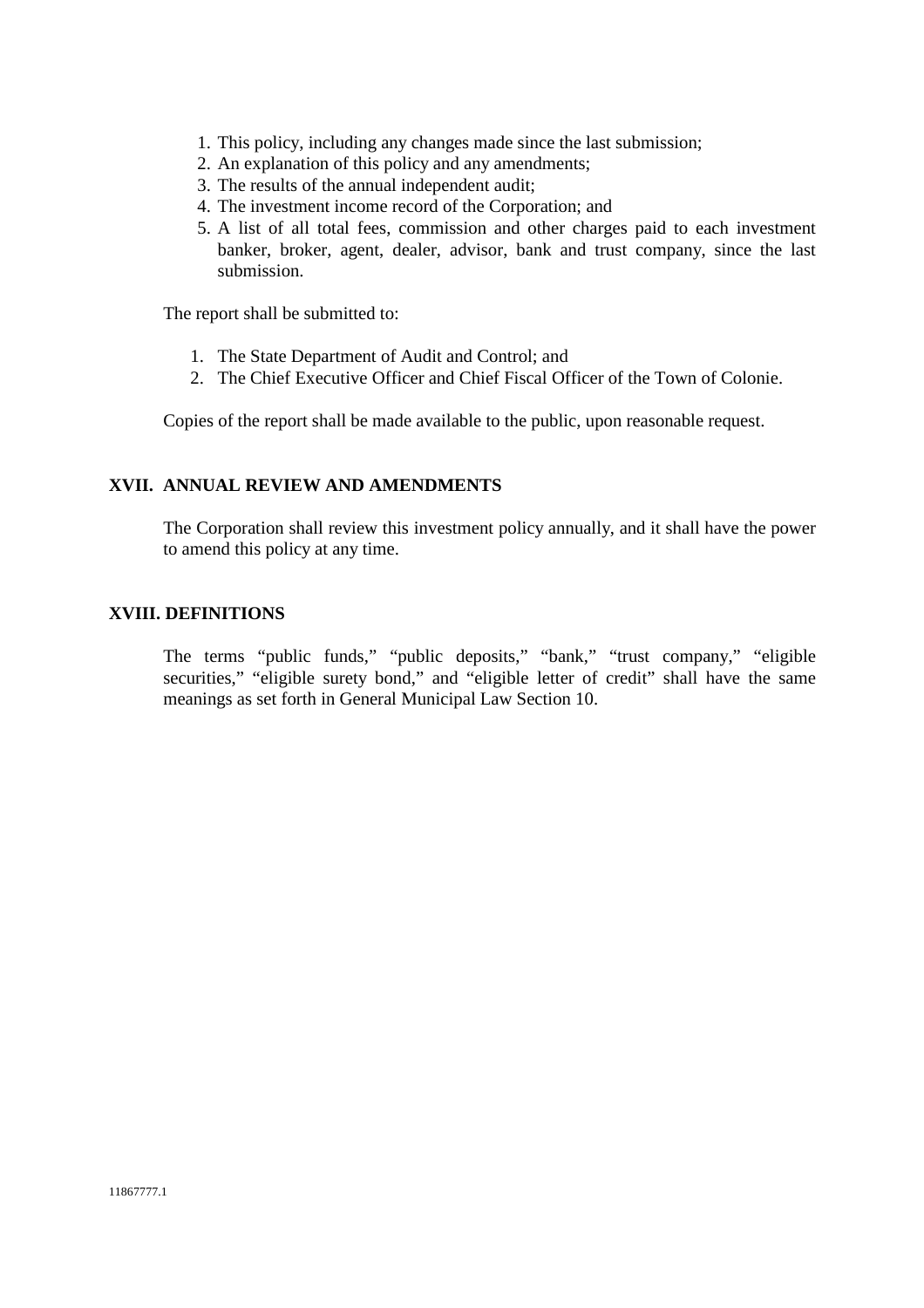#### **INVESTMENT POLICY**

#### **As Revised for the Year Ended December 31, 2016**

## **SCHEDULE A – "ELIGIBLE SECURITIES" FOR COLLATERALIZING DEPOSITS AND INVESTMENTS IN EXCESS OF FDIC COVERAGE (SECTION IX)**

- i) Obligations issued, or fully insured or guaranteed as to the payment of principal and interest, by the United States of America, an agency thereof or a United States government-sponsored corporation.
- ii) Obligations partially insured or guaranteed by any agency of the United States of America, at a proportion of the market value of the obligation that represents the amount of the insurance or guaranty.
- iii) Obligations issued or fully insured or guaranteed by the State of New York, obligations issued by a municipal corporation, school district or district corporation of this State or obligations of any public benefit corporation which under a specific State statute may be accepted as security for deposit of public moneys.

Note – For the purposes of determining aggregate "market value," eligible securities shall be valued at 100% of "market value."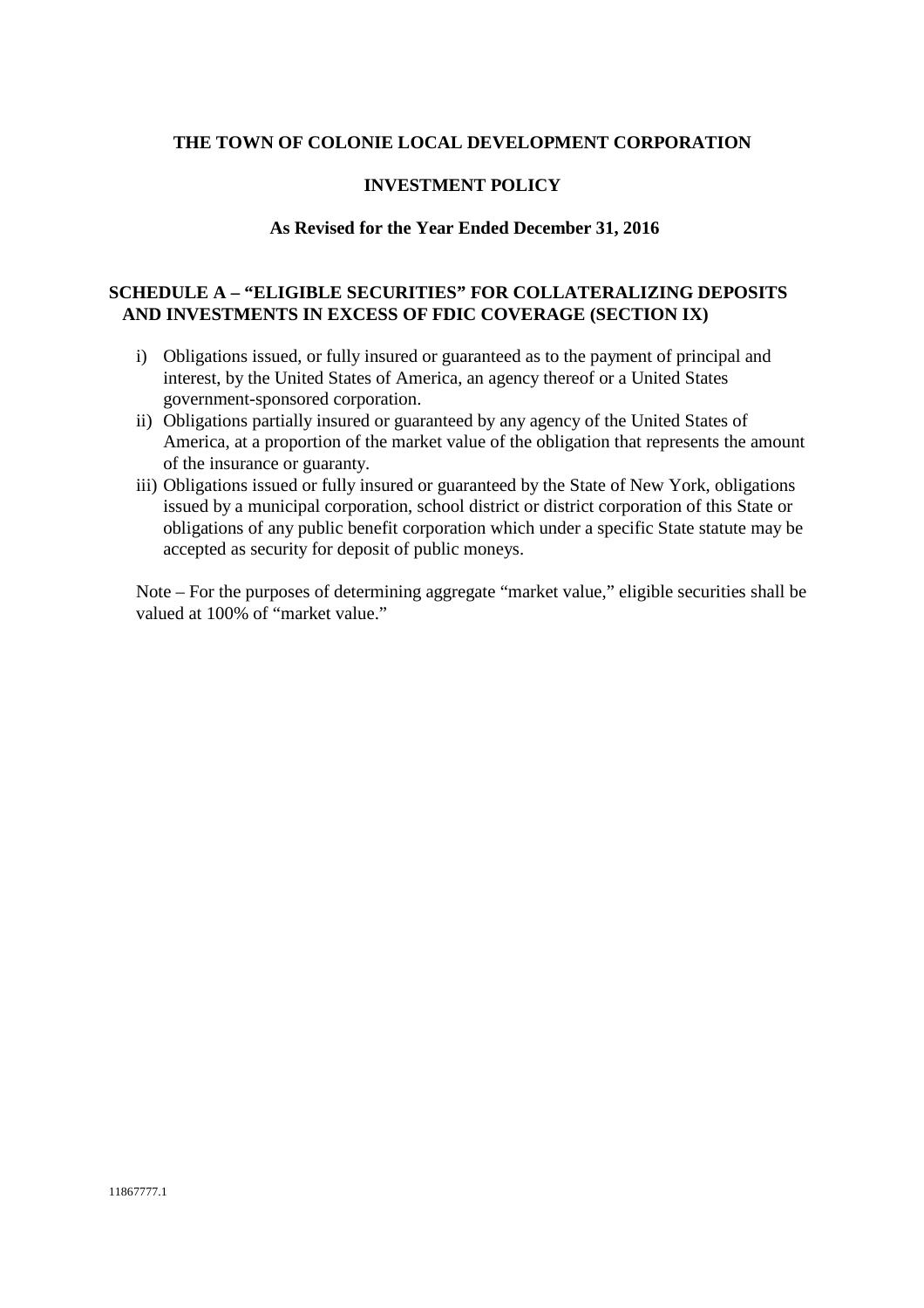## **POLICY PROHIBITING EXTENSION OF CREDIT TO BOARD MEMBERS, OFFICERS AND EMPLOYEES**

<span id="page-21-0"></span>Pursuant to Section 2824(5) of the New York State Public Authorities Law, the Board of the Town of Colonie Local Development Corporation shall not, directly or indirectly, including through any subsidiary, extend or maintain credit, arrange for the extension of credit or renew an extension of credit, in the form of a personal loan to or for any officer, board member or employee (or equivalent thereof) of the Town of Colonie Local Development Corporation.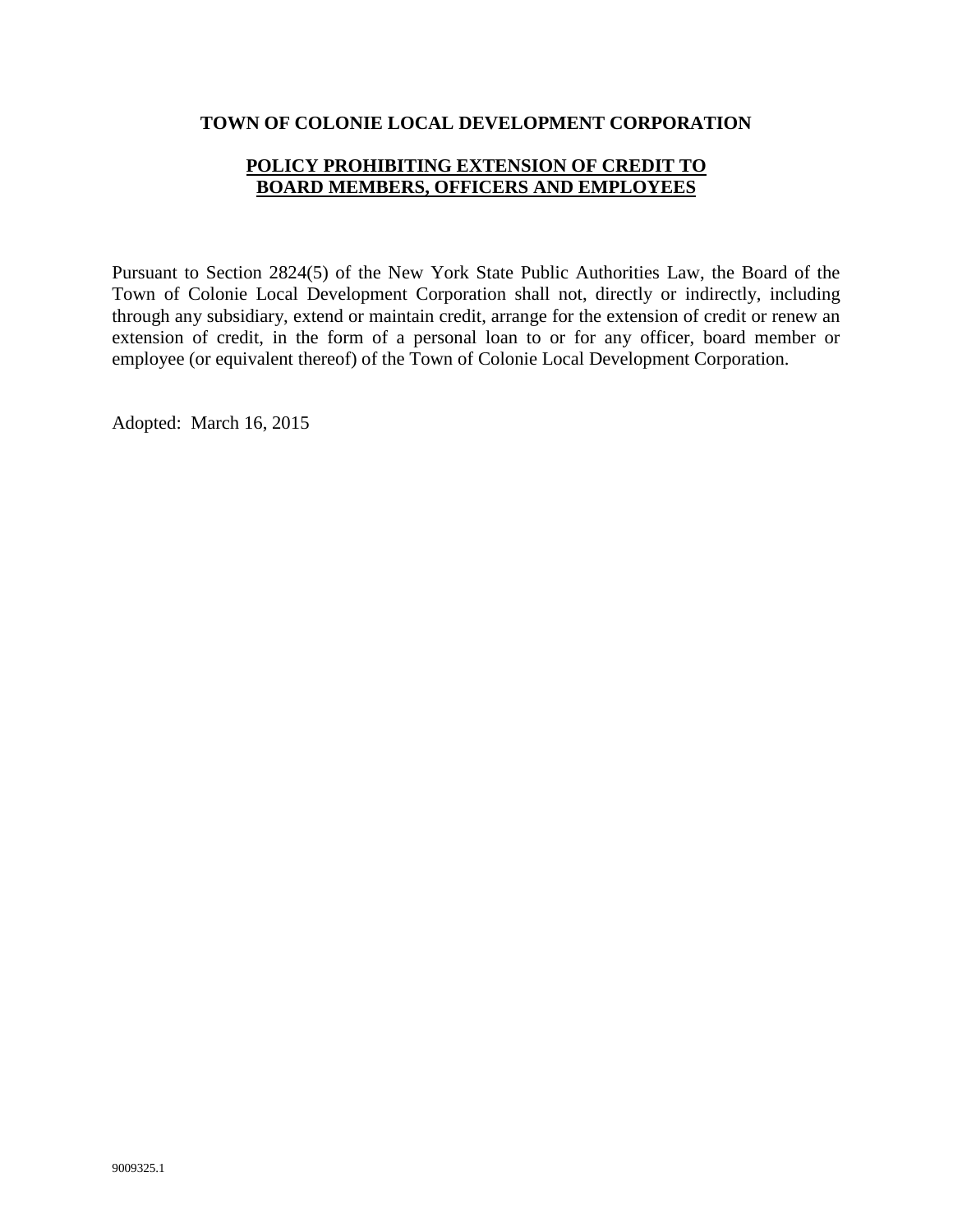## **PROCUREMENT POLICIES AND PROCEDURES**

## <span id="page-22-0"></span>**POLICY #1**

### **SUBJECT: Individuals Responsible for Purchasing for the LDC by Name and Title**

**PURPOSE:** The following is designated as the individual responsible for all LDC procurement.

Below is the current list of individuals responsible for purchasing by name and title.

| ∤ame                             | m.<br>Title                                 |
|----------------------------------|---------------------------------------------|
| $\sim$<br>`ivita<br>Эl<br>Joseph | <b>Director</b><br>'YACUTUNA<br>.<br>$\sim$ |

## **POLICY #2**

### **SUBJECT: Quotation and Bid Requirements for Purchases and Leases Over \$1,000**

**PURPOSE:** To define the procedure for obtaining and submitting quotes and bids to acquire goods and services beyond \$1,000 in value.

**POLICY:** It is LDC policy to ensure fair and consistent consideration of potential vendors offering goods and services to the LDC, and to meet State requirements for competitive bidding for goods and services required by the LDC to the extent such State requirements are applicable. As of the date of adoption of these Policies and Procedures, the LDC is not subject to the competitive bidding requirements of Section 103 of the General Municipal Law.

Minimum requirements for Quotes and Bids are as follows:

| <b>Purchase and/or Total Lease</b><br>Amounts with a purchase option<br>(Excluding Public Works Contracts) | <b>Quote and Bid Requirements</b>                                                                                                                                  |
|------------------------------------------------------------------------------------------------------------|--------------------------------------------------------------------------------------------------------------------------------------------------------------------|
| $$1,000 - $2,500$                                                                                          | LDC does price check                                                                                                                                               |
| $$2,501 - $5,000$                                                                                          | Three verbal quotes obtained and documented by the<br>LDC.                                                                                                         |
| Over \$5,000                                                                                               | Three or more written quotes, documented by the<br>vendor, obtained by the LDC.                                                                                    |
| <b>True Leases</b>                                                                                         | True leases are defined as leases without the option to<br>purchase. As True Leases are exempt from the<br>competitive bid requirements, three written quotes will |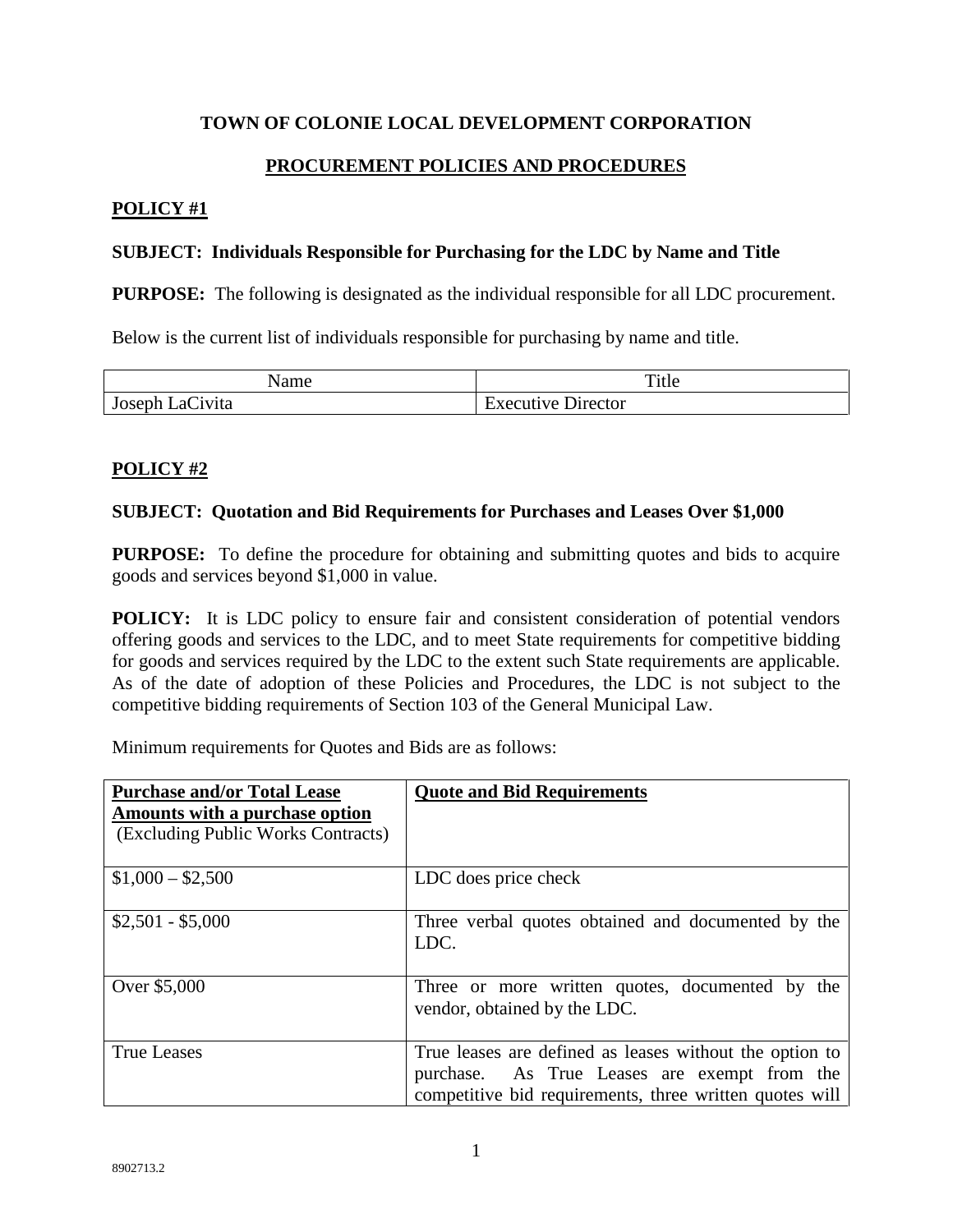|                               | be required to insure the LDC obtains the best value for<br>the lease dollars spent. The total annual cost of the lease<br>will be used to evaluate the quotes received in awarding<br>the lease. For the purposes of this provision, leases<br>should be closed-end, with agreed upon residual values |
|-------------------------------|--------------------------------------------------------------------------------------------------------------------------------------------------------------------------------------------------------------------------------------------------------------------------------------------------------|
|                               | and mandatory turn-in at end of lease.<br>Lease                                                                                                                                                                                                                                                        |
|                               | documentation should include negotiated price, residual<br>value and term and payment amounts.                                                                                                                                                                                                         |
| <b>Public Works Contracts</b> |                                                                                                                                                                                                                                                                                                        |
| (Material and Labor)          |                                                                                                                                                                                                                                                                                                        |
| $$3,001 - $10,000$            | Three verbal quotes obtained and documented by the<br>LDC. Must have written contract.                                                                                                                                                                                                                 |
| Over \$10,000                 | Three or more written quotes, documented by the<br>vendor, requested by the LDC. Must have written<br>contract.                                                                                                                                                                                        |

Aggregate Amounts – In determining if an item for purchase meets the bid requirements, the LDC shall consider the reasonable expected aggregate amount of all purchases of the same commodities, services or technology to be made within the twelve-month period commencing on the date of the purchase. Purchases of commodities, services, or technology shall not be artificially divided for the purpose of avoiding the requirement to competitively bid the item required.

In each case the LDC should make every attempt to obtain required quotes and bids as defined above. If after good faith effort to obtain the required quantity of quotes and bids, the LDC is unsuccessful, the LDC should document the actions taken and may submit the requisition with the lower quantity of quotes or bids. After obtaining quotes and bids, the purchase should be awarded to the lowest bidder unless there is just cause for awarding the bid to an alternate vendor. If a quote is awarded to a vendor other than a low bidder the LDC must document why the award should be given to an alternate vendor. If a bid is awarded to vendor other than a low bidder the LDC must submit documentation through board resolution explaining why the award should be given to an alternate vendor.

## **POLICY #3**

## **SUBJECT: Non-Collusion Certification**

**PURPOSE:** To document that no collusion has occurred among the vendors providing quotes or bids to the LDC.

**POLICY:** All quotes or bids shall be accompanied by a non-collusion agreement in the form of Schedule A attached hereto and made a part hereof.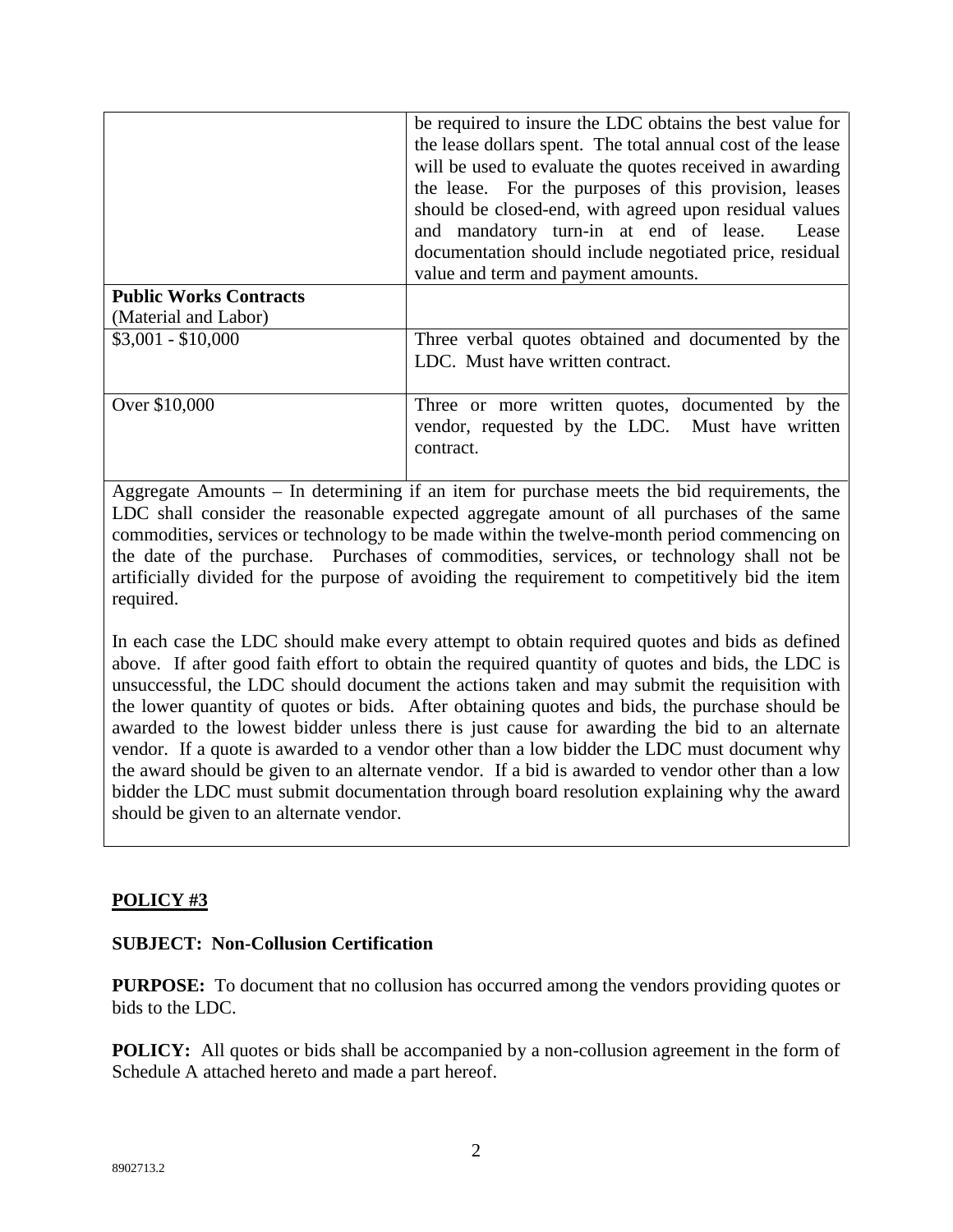# **POLICY #4**

### **SUBJECT: Procurements Exempt by Statute**

**PURPOSE:** Identify procurements exempt under General Municipal Law Section 104-b from the procurement procedures in Policy #2.

**POLICY:** Alternative proposals or quotations for goods and services shall be secured by use of written requests for proposals or written quotations, verbal quotations or any other method of procurement which furthers the purposes of General Municipal Law Section104-b except for procurements made pursuant to:

- 1. General Municipal Law, Section 103(3) (through county contracts);
- 2. General Municipal Law, Section 104 (through state contracts);
- 3. State Finance Law, Section 175-b (from agencies for the blind or severely handicapped); or
- 4. Correction Law, Section 186 (articles manufactured in correctional institutions).

## **POLICY #5**

### **SUBJECT: Exceptions to Above Procurement Procedures**

**PURPOSE:** To set forth the circumstances when, or types of procurements which, in the sole discretion of the LDC, the solicitation of alternative proposals or quotations will not be in the best interest of the LDC.

**POLICY:** No circumstances other than those in Policy #3 above will justify the exception to Policy #2.

### **POLICY #6**

## **SUBJECT: Procurement of Professional Services and the issuance of Requests for Proposals**

**PURPOSE:** To define the procedure for the procurement of Professional Services and the use of Request for Proposals.

**POLICY:** The procurement of a Professional Service is an exception to the Competitive Bid provision of the New York State General Municipal Law. The LDC may enter into a Professional Service Agreement without the need for a competitive bid. Use of a Request for Proposal is recommended when entering into a Professional Service Agreement as it provides an opportunity for the following: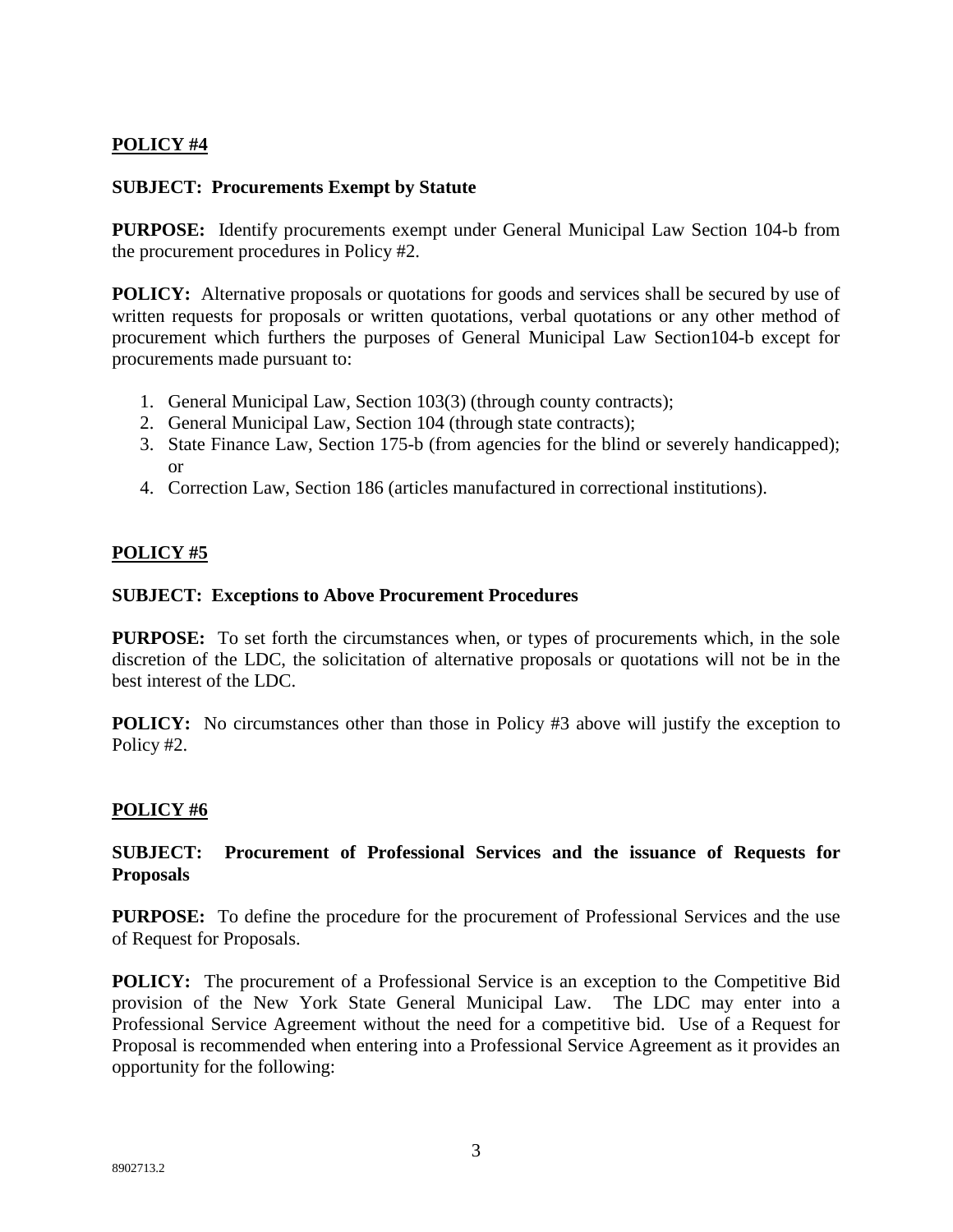1. The LDC can review up-to-date services and technology available in the market place.

2. Several different approaches to accomplish the request can be evaluated.

3. Service providers must compete for the LDC's business. This may lead to better service and lower cost for the LDC.

A Request for Proposal ("RFP") is a descriptive document that explains in detail the requirements and terms associated with specific services request by the LDC from service providers.

While not every Professional Service Agreement will be entered into as the result of an RFP, the determination of when an RFP is required shall be made as follows:

1. The Executive Director, in conjunction with the LDC's counsel, will determine if a service is classified as a Professional Service and eligible for the exemption under the General Municipal Law.

2. If the service is determined to be Professional, the Executive Director and the LDC's counsel will determine if an RFP shall be required to enter into this agreement.

3. The Executive Director will prepare the RFP. If the specifications are rigorous and technical in nature, it is LDC policy to subcontract the RFP development to a third party firm that specializes in preparing such documentation.

4. The final draft of the RFP document shall be approved by the LDC counsel and the Board members prior to distribution.

5. Distribution of the RFP shall be handled in the same manner as a competitive bid, with the Executive Director advertising the RFP, distributing the RFP packages, receiving the responses, tabulating the companies that provide a proposal, and awarding the RFP.

6. The Executive Director shall be responsible for the review of the proposals and the recommendation of an award.

The use of the RFP process may be combined with the competitive bid or quote process if the total transaction involves a hybrid of professional services and other services or professional services and the acquisition of goods. If the primary or predominant part of the transaction is the professional service, the use of the competitive bid or quote process may not be required. Purchasing will make the final determination in conjunction with the LDC's counsel as to the need for an additional process.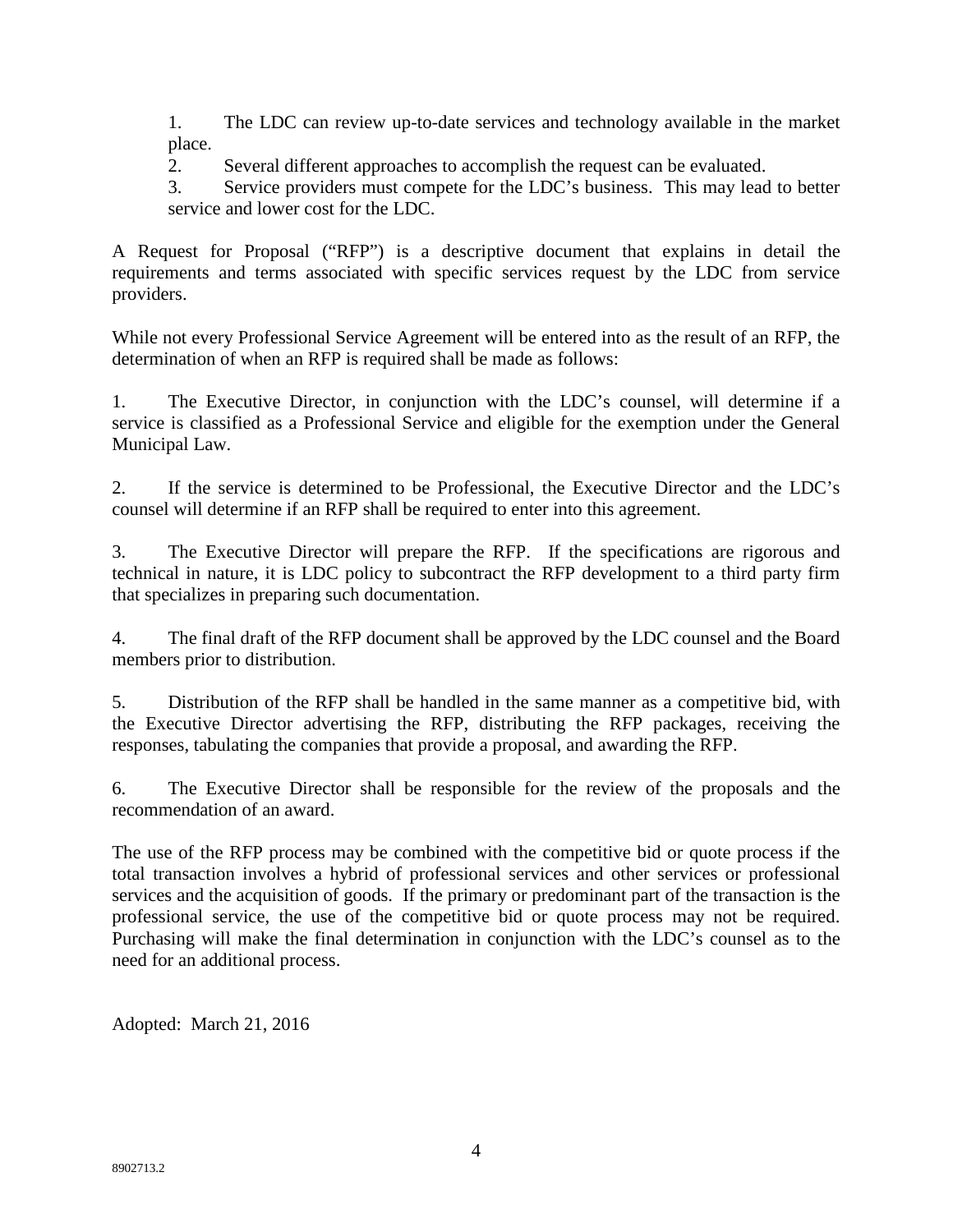#### Schedule A

## **NON-COLLUSIVE BIDDING CERTIFICATION**

By submission of this bid, each bidder and each person signing on behalf of any bidder certifies, and in the case of a joint bid each party thereto certifies as to its own organization, under penalty of perjury, that to the best of knowledge and belief:

(1) The prices in this bid have been arrived at independently without collusion, consultation, communication, or agreement, for the purpose of restricting competition, as to any matter relating to such prices with any other bidder or with any competitor;

(2) Unless otherwise required by law, the prices which have been quoted in this bid have not been knowingly disclosed by the bidder and will not knowingly be disclosed by the bidder prior to opening, directly or indirectly, to any other bidder or to any competitor; and

(3) No attempt has been made or will be made by the bidder to induce any other person, partnership or corporation to submit or not to submit a bid for the purpose of restricting competition.

I, hereby affirm under the penalties of perjury that the foregoing statement is true.

Firm: \_\_\_\_\_\_\_\_\_\_\_\_\_\_\_\_\_\_\_\_\_\_\_\_\_

By: \_\_\_\_\_\_\_\_\_\_\_\_\_\_\_\_\_\_\_\_\_\_\_\_\_\_

(Signature)

\_\_\_\_\_\_\_\_\_\_\_\_\_\_\_\_\_\_\_\_\_\_\_\_\_\_ (Typed)

Date: \_\_\_\_\_\_\_\_\_\_\_\_\_\_\_\_\_\_\_\_\_\_\_\_\_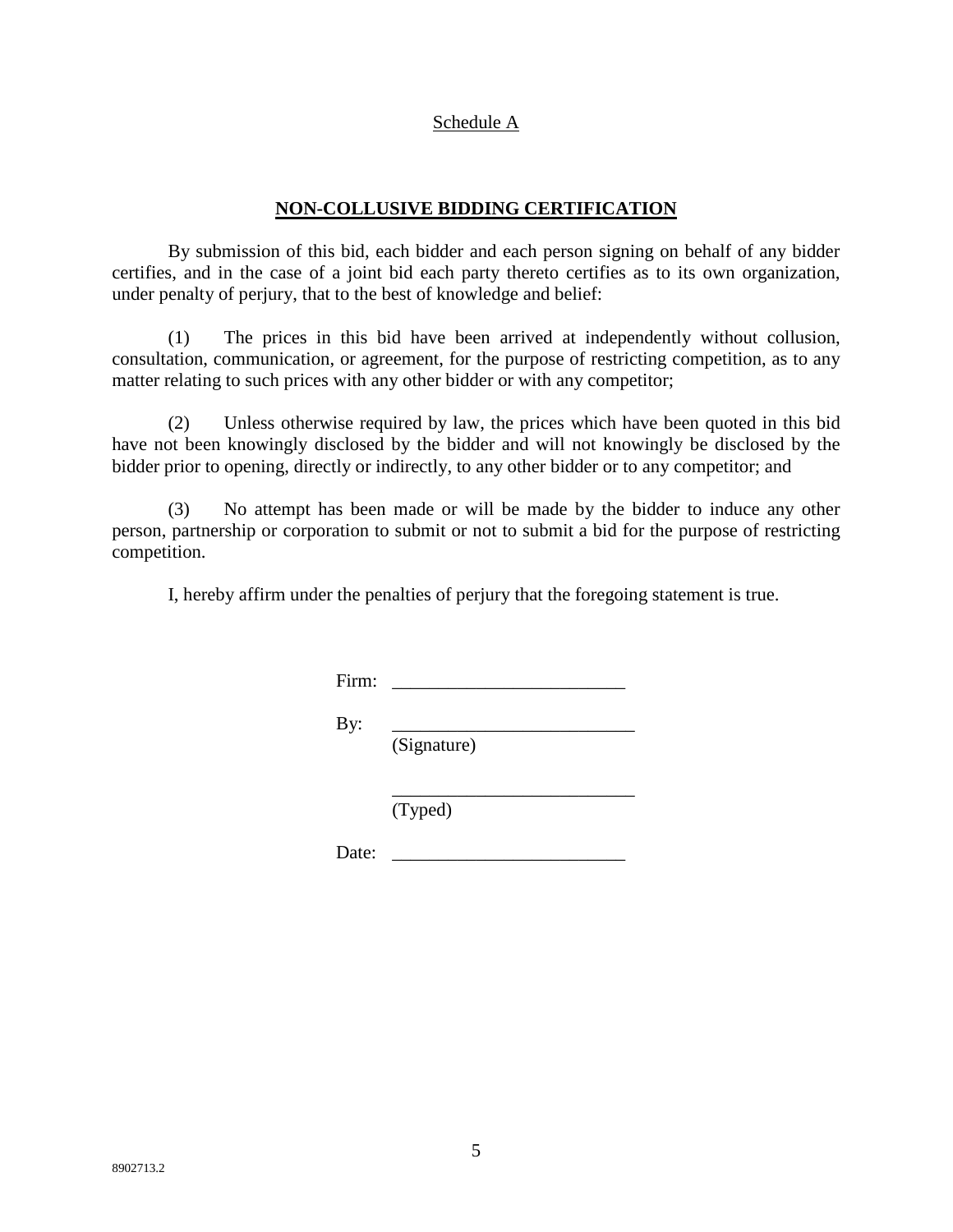## **REAL PROPERTY ACQUISITION POLICY**

<span id="page-27-0"></span>Section 2824(1)(e) of the Public Authorities Law requires local authorities to adopt a written policy governing the acquisition of real property. The following policy ("Policy") is hereby adopted upon approval by the Members of the Town of Colonie Local Development Corporation (the "LDC"), and shall be applicable with respect to the acquisition of real property and any interests therein ("Real Property") by the LDC.

### A. Acquisition of Real Property

Real Property may be acquired by the LDC for use, development, resale, leasing or other uses designated by the LDC. The LDC may lease Real Property for use, subleasing or other uses designated by the LDC.

The purpose of each acquisition of Real Property by the LDC shall be to further one or more purposes of the LDC as authorized under the LDC's enabling legislation, certificate of incorporation, by-laws or a resolution adopted by the Members of the LDC, or for a purpose otherwise permitted under applicable state law.

Prior to each acquisition of Real Property, the LDC will conduct such due diligence as it deems appropriate in accordance with the particular circumstances of the proposed acquisition. Such due diligence may include, but is not limited to, Real Property appraisals and review and investigation of environmental, structural, title, pricing and other applicable matters.

### B. Approval of Real Property Acquisitions

All acquisitions of Real Property shall be conducted in accordance with this Policy and applicable law. Proposed acquisitions of Real Property shall be presented to the Members of the LDC for approval or other appropriate action.

Adopted: February 1, 2016.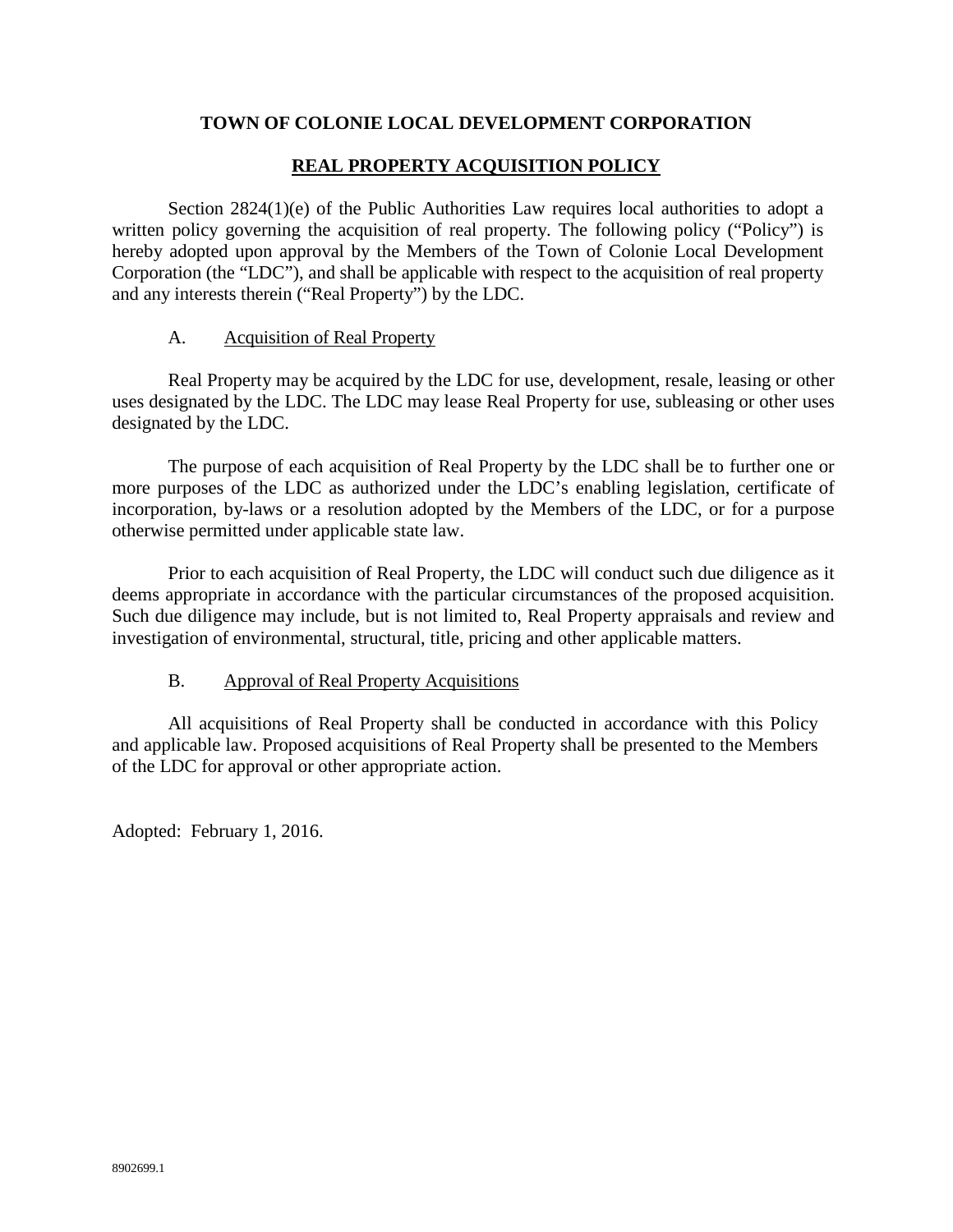## **PROPERTY DISPOSITION POLICY**

### <span id="page-28-0"></span>**I. STATEMENT OF PURPOSE**

The Town of Colonie Local Development Corporation (the "LDC") has adopted this Property Disposition Policy (the "Policy") in accordance with Article 9, Title 5-A of the New York State Public Authorities Law ("PAL"), and revised the Policy per the Public Authorities Reform Act of 2009 ("PARA"). This Policy shall detail the LDC's instructions regarding the use, awarding, monitoring and reporting of contracts for the Disposal of Property, all of which shall be consistent with and in compliance with the provisions of Section 1411 of the New York State Not-For-Profit Corporation Law (the "Act") and any other applicable law regarding the Disposal of such Property.

### **II. DEFINITIONS**

(1) "Act" shall mean Section 1411 of the New York State Not-For-Profit Corporation Law, as amended from time to time.

(2) "Commissioner of General Services" shall mean the Commissioner of the New York State Office of General Services.

(3) "Contracting Officer" shall mean the officer or employee of the LDC who shall be appointed by LDC resolution to be responsible for the Disposal of Property.

(4) "Dispose", "Disposal" or "Disposition" shall mean transfer of title or any other beneficial interest in Property in accordance with the Policy and Section 2897 of the Public Authorities Law, as amended from time to time.

(5) "FMV" shall mean fair market value.

(6) "LDC" shall mean the Town of Colonie Local Development Corporation.

(7) "PAL" shall mean Article 9, Title 5-A of the New York Public Authorities Law, as amended from time to time.

(8) "Policy" shall mean this policy, as amended from time to time by LDC resolution.

(9) "Property" shall mean personal property in excess of \$5,000 in value, and real property, and any inchoate or other interest in such property, to the extent that such interest may be conveyed to another person for any purpose, excluding an interest securing a loan or other financial obligation of another party.

(10) "State" shall mean the State of New York.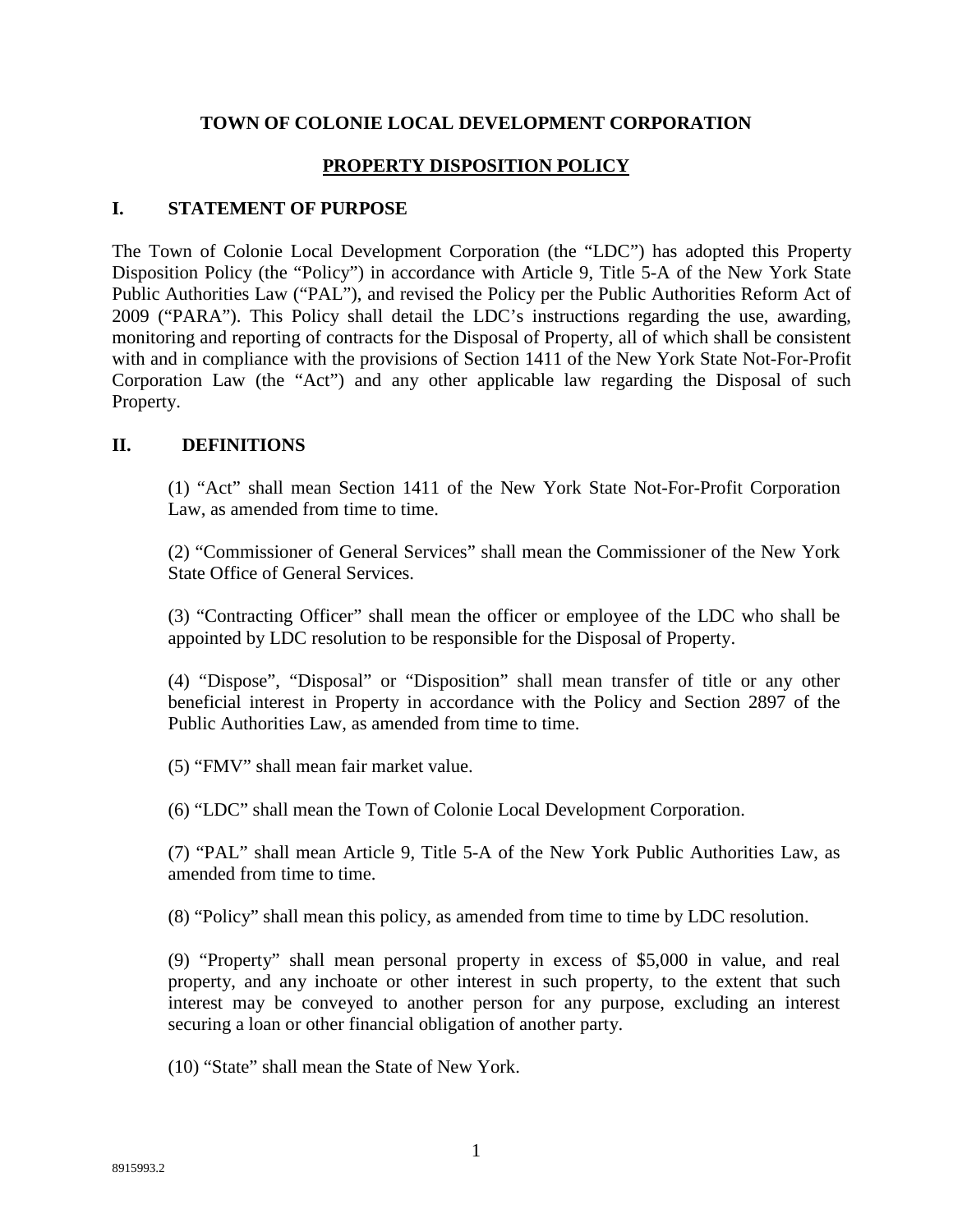## **II. DESIGNATION AND DUTIES OF A CONTRACTING OFFICER**

The Contracting Officer shall be appointed by resolution of the members of the LDC. By resolution of the members of the LDC duly adopted on February 1, 2016, Joseph LaCivita is appointed the Contracting Officer. Except as otherwise provided herein and in the PAL, the Contracting Officer shall have supervision and direction (with Member approval) over the Disposal of Property of the LDC and be responsible for compliance by the LDC with, and enforcement of, this Policy.

## **III. TRACKING AND INVENTORY**

It shall be the policy of the LDC to maintain the following inventory control procedures:

(1) The Contracting Officer shall be responsible for creating an inventory of all LDC Property, including a description of the Property, location of the Property and estimated fair market value of the Property.

(2) Periodically, but not less than once quarterly, the Contracting Officer shall update the inventory and track the purchase or sale of Property, the name of the seller or purchaser and the price received or paid for each Property and the date of each transaction. In addition, the Contracting Office shall review the inventory and create a list of recommended Property for Disposition to present to the members of the LDC.

(3) All LDC Property shall be transferred or Disposed of as promptly as possible in accordance with this Policy and the PAL.

## **IV. CUSTODY AND CONTROL**

The custody and control of LDC Property, pending its Disposal, and the Disposal of such Property, shall be performed by the LDC or by the Commissioner of General Services when so authorized under the PAL and this Policy.

## **V. DISPOSAL PROCEDURES**

**Disposal For Not Less Than FMV**. The LDC may dispose of Property for not less than the FMV of such Property by sale, exchange, or transfer, for cash, credit, or other property, with or without warranty, and upon such other terms and conditions as the Contracting Officer deems proper, and it may execute such documents for the transfer of title or other interest in Property and take such other action as it deems necessary or proper to dispose of such Property under the provisions of PAL and this Policy.

**Appraisal Required**. No disposition of real property, or any interest in real property, or any other property, which because of its unique nature or the unique circumstances of the proposed transaction is not readily valued by reference to an active market for similar property, shall be made unless an appraisal of the value of such property has been made by an independent appraiser and included in the record of the transaction.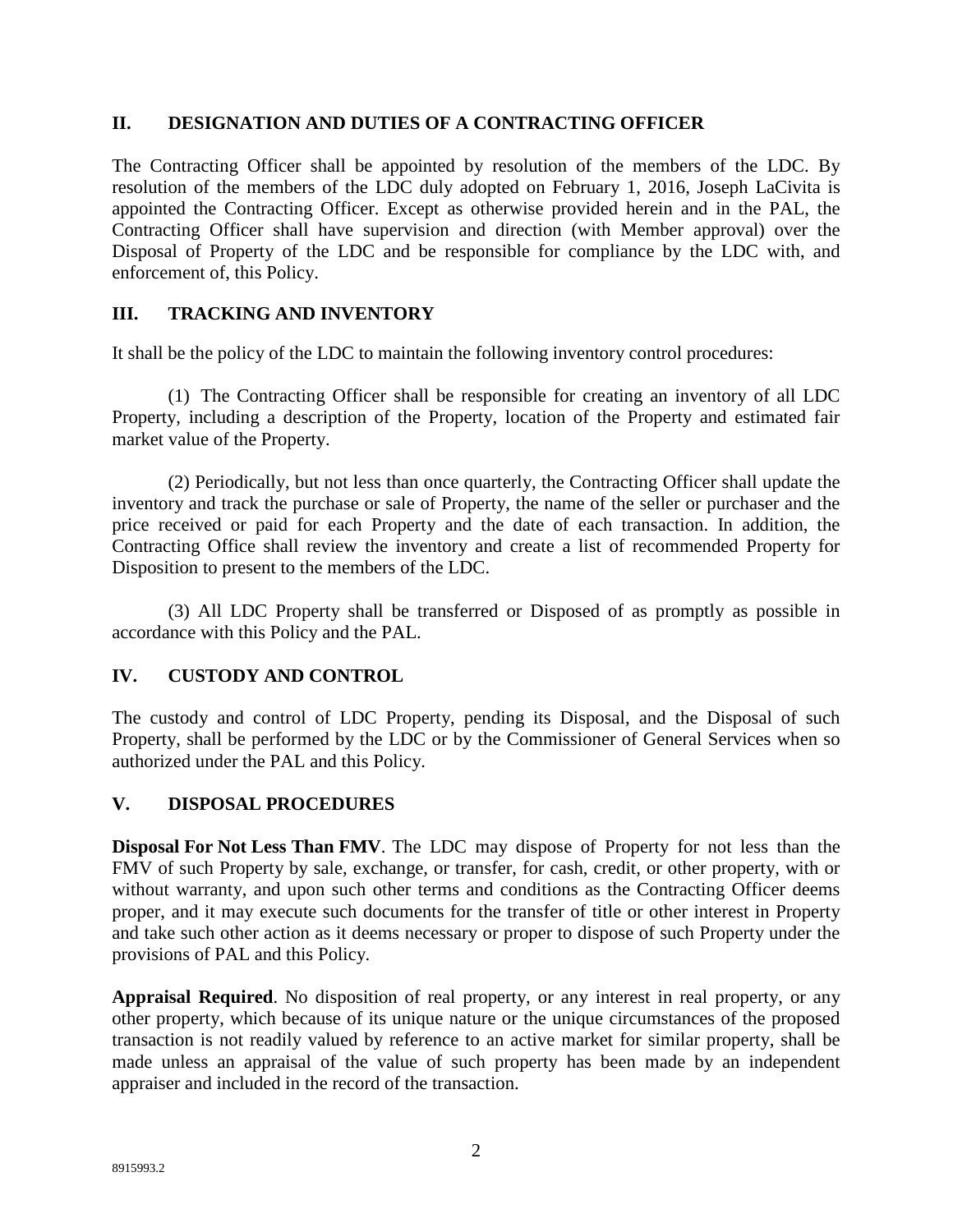**Disposal by Commissioner of General Services**. When the LDC shall have deemed that Disposal of any of the LDC's Property by the Commissioner of General Services will be advantageous to the LDC and the State, the LDC may enter into an agreement with the Commissioner of General Services pursuant to which the Commissioner may Dispose of Property of the LDC under terms and conditions agreed to by the LDC and the Commissioner. In Disposing of any such Property, the Commissioner shall be bound by the terms hereof and of PAL, and references to the Contracting Officer shall be deemed to refer to the Commissioner of General Services.

**Public Bidding**. All Disposals or contracts for Disposal of Property of the LDC shall be made after publicly advertising for bids except as provided herein. Whenever public advertising for bids is required:

(1) The advertisement for bids shall be made at such time prior to the Disposal or contract for Disposal through such methods, and on such terms and conditions as the Contracting Officer determines will permit full and free competition consistent with the value and nature of the LDC's Property proposed for Disposal;

(2) All bids shall be publicly disclosed at the time and place stated in the advertisement; and

(3) The award shall be made by the Contracting Officer on behalf of the LDC with reasonable promptness by notice to the responsible bidder whose bid, conforming to the invitation for bids, will be most advantageous to the LDC taking into consideration, price and other factors; provided that all bids may be rejected when the LDC determines it is in the public interest to do so.

**Exceptions to Public Bidding Requirement**. Disposals and contracts for Disposal of Property may be negotiated or made by public auction without regard to the Public Bidding Requirement described above but subject to obtaining such competition as the Contracting Officer determines to be feasible under the circumstances, if:

(1) The personal Property involved has qualities separate from the utilitarian purpose of such Property, such as artistic quality, antiquity, historical significance, rarity, or other quality of similar effect, that would tend to increase its value, or if the personal property to be sold is in such quantity that, if it were disposed of under by public bidding, would adversely affect the State or local market for such property, and the estimated FMV of such property and other satisfactory terms of disposal can be obtained by negotiation;

(2) The FMV of the Property does not exceed \$15,000;

(3) Bid prices after advertising therefor are not reasonable, either as to all or some part of the Property, or have not been independently arrived at in open competition;

(4) The Disposal will be to the State or any political subdivision, and the estimated FMV of the Property and other satisfactory terms of Disposal are obtained by negotiation;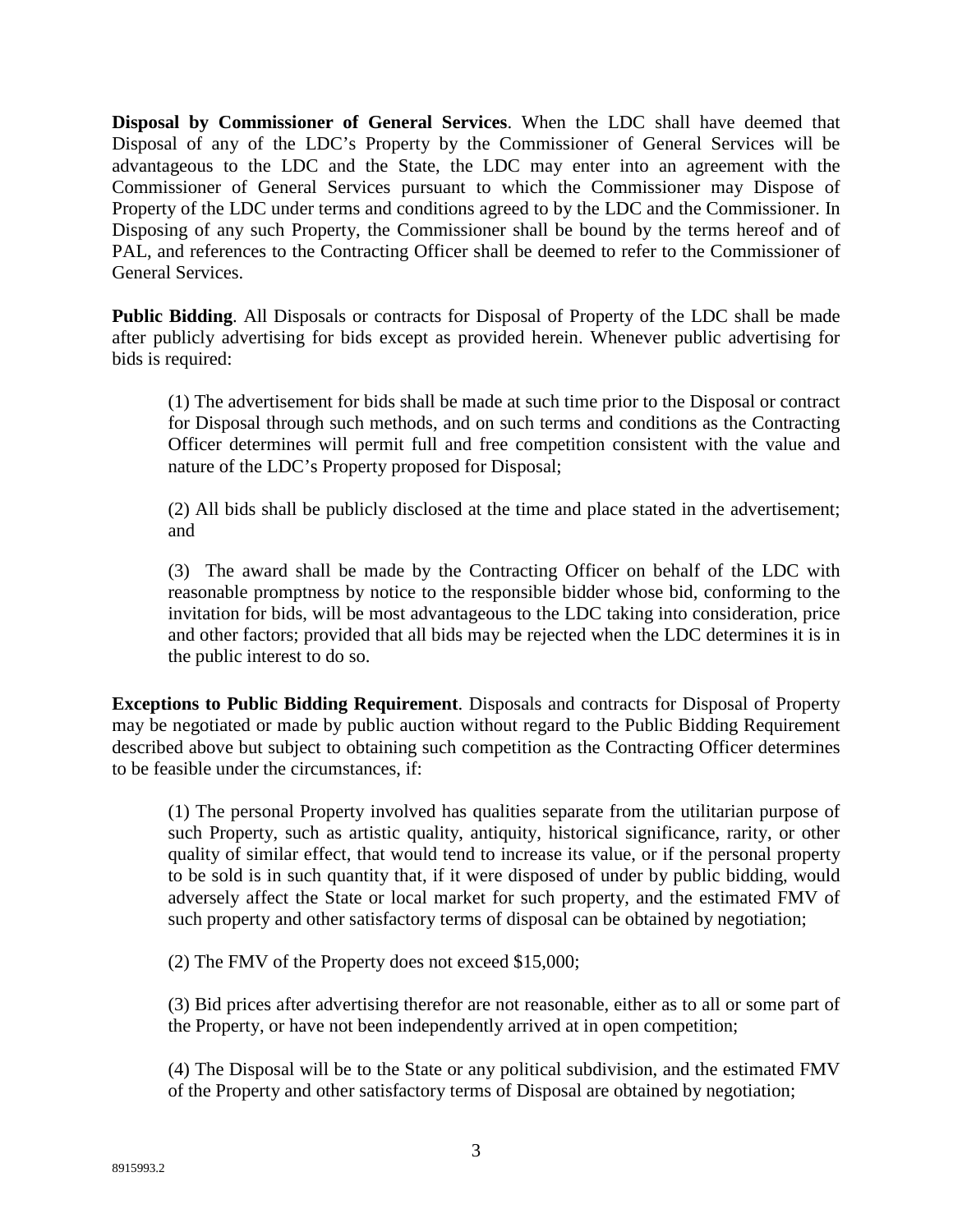(5) The circumstances are described under "Disposal of Property for Less than FMV" below; or

(6) Such action is otherwise authorized by law.

**Procedures Applicable to Disposal by Negotiation**. Where the LDC deems that a particular transaction falls within one of the exceptions described under "Exceptions to Public Bidding" and Disposes of Property by negotiation, the following procedure must be followed:

An explanatory statement of the circumstances surrounding the Disposition of Property by negotiation must be prepared if any of the following apply:

(1) Personal property with estimated FMV in excess of \$15,000;

(2) Real property with estimated FMV in excess of \$100,000 (except that any real property disposed of by lease or exchange requires an explanatory statement if it falls within one of the next two categories);

(3) Real property disposed of by lease, if the estimated annual rent over the term of the lease is in excess of \$15,000 per year;

(4) Real property or real and related personal property disposed of by exchange, regardless of value, or any property any part of the consideration for which is real property.

If such a statement is required, it must be transmitted to the Comptroller of the State of New York, the Director of the Budget of State of New York, the Commissioner of the New York State Office of General Services, the New York State Legislature and the New York State Authorities Budget Office at least ninety (90) days in advance of Disposal of the Property, with a copy of such statement to be retained in the LDC's records.

**Disposal of Property for Less than FMV.** Assets owned, leased or otherwise in the control of the LDC may be sold, leased, or otherwise alienated for less than its FMV only under the following circumstances:

(1) The transferee is a government or other public entity, and the terms and conditions of the transfer require that the ownership and use of the asset will remain with the government or any other public entity;

(2) The purpose of the transfer is within the purpose, mission or governing statute of the LDC; or

(3) The transfer is to other than a governmental entity, and such disposal is not consistent with the LDC's mission, purpose or governing statutes, and (a) the LDC provides written notification thereof to the Governor, the Speaker of the Assembly, and the Temporary President of the Senate; and (b) such proposed transfer is not denied by the Governor, the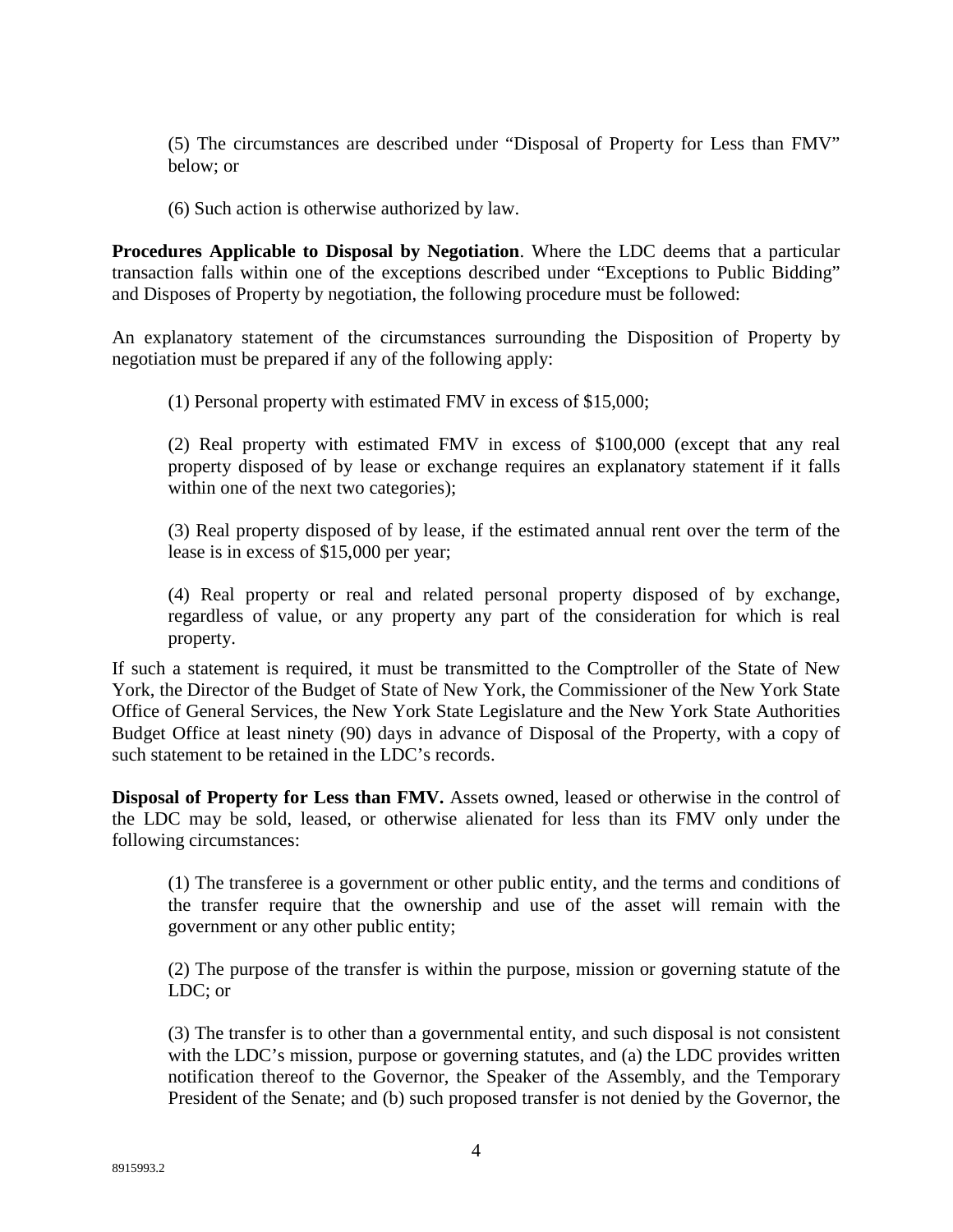Senate, or the Assembly. Denial by the Governor shall take the form of a signed certification by the Governor. Denial by either house of the Legislature shall take the form of a resolution by such house. The Governor, the Assembly and the Senate may deny a transfer within sixty days of receiving notification of such proposed transfer, provided that if the Legislature receives notification of a proposed transfer during the months of July through December, the Legislature may deny such transfer within sixty days of January 1 of the following year. If no such certification or resolution of denial is executed or adopted, as the case may be, within the stated period, the LDC may effectuate such transfer.

In the event a below FMV asset transfer is proposed, the following information must be provided to the Members of the LDC and the public:

(1) a full description of the asset;

(2) an appraisal of the FMV of the asset and any other information establishing the FMV value sought by the Members of the LDC;

(3) a description of the purpose of the transfer, and a reasonable statement of the kind and amount of the benefit to the public resulting from the transfer, including but not limited to the kind, number, location, wages or salaries of jobs created or preserved as required by the transfer, the benefits, if any, to the communities in which the asset is situated as are required by the transfer;

(4) a statement of the value to be received compared to the FMV;

(5) the names of any private parties participating in the transfer, and if different than the statement required by (4), a statement of the value to the private party; and

(6) the names of other private parties who have made an offer for such asset, the value offered, and the purpose for which the asset was sought to be used.

Before approving the disposal of any property for less than FMV, the Members of the LDC must consider the information described in the preceding paragraph and make a written determination that there is no reasonable alternative to the proposed below-market transfer that would achieve the same purpose of such transfer.

# **VI. REPORTS**

The LDC shall publish, not less frequently than annually, a report listing all Property of the LDC. Such report shall consist of a list and full description of all real and personal Property Disposed of during such period. The report shall contain the price received by the LDC and the name of the purchaser for all such Property Disposed of by the LDC during such period.

The LDC shall deliver copies of such report to the Comptroller of the State of New York, the Director of the Budget of State of New York, the Commissioner of the New York State Office of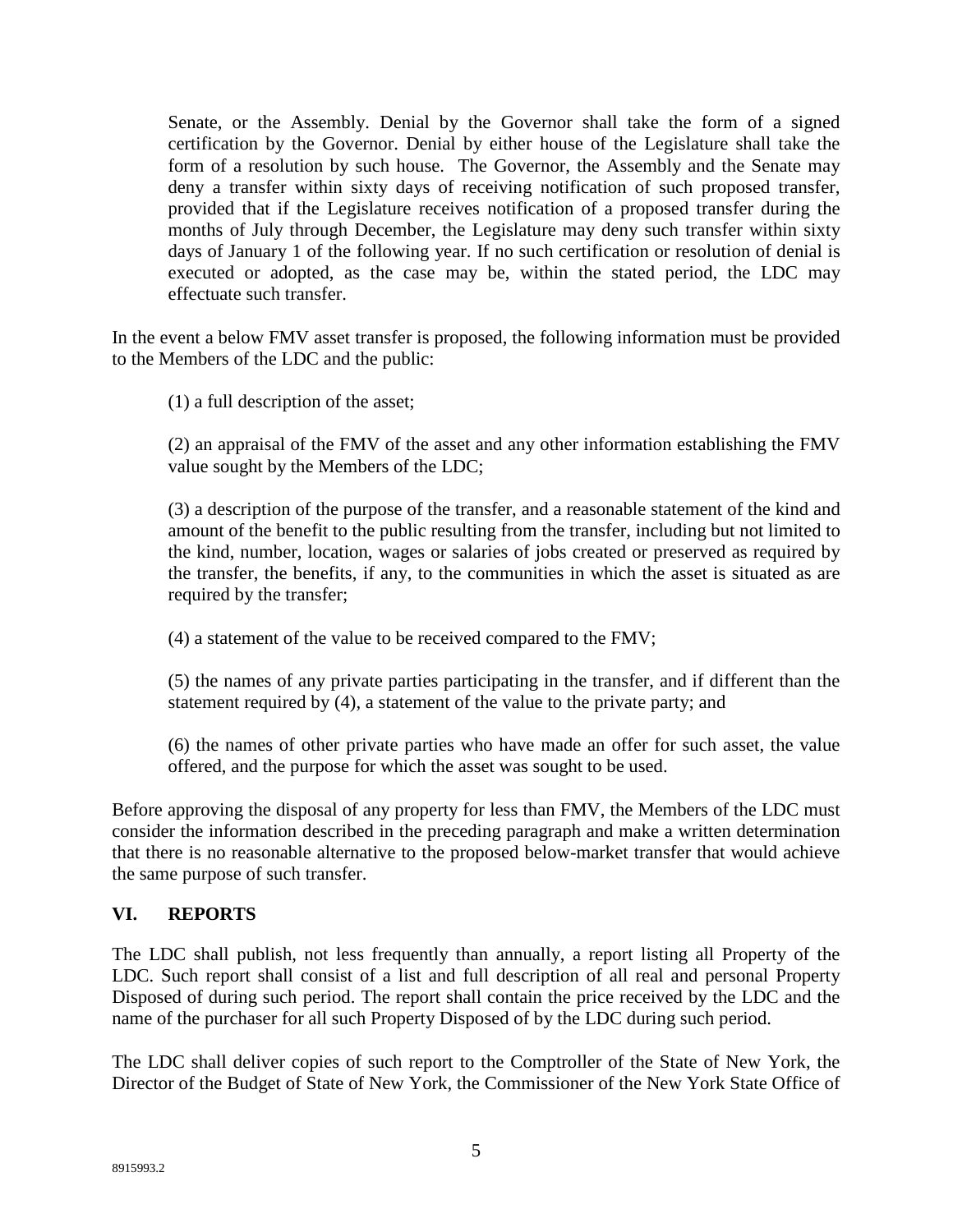General Services, the New York State Legislature and the New York State Authorities Budget Office.

# **VI. APPROVAL**

This Policy is subject to modification and amendment at the discretion of the LDC in accordance with the PAL and the Act. On or before March 31 of each year, the LDC shall review and approve the Policy, including the name of the Contracting Officer. On or before March 31 of each year, the Policy most recently reviewed and approved shall be filed with the Comptroller of the State, posted on the LDC's website and maintained on the LDC's website until a policy for the following year or an amended policy is posted.

Adopted: February 1, 2016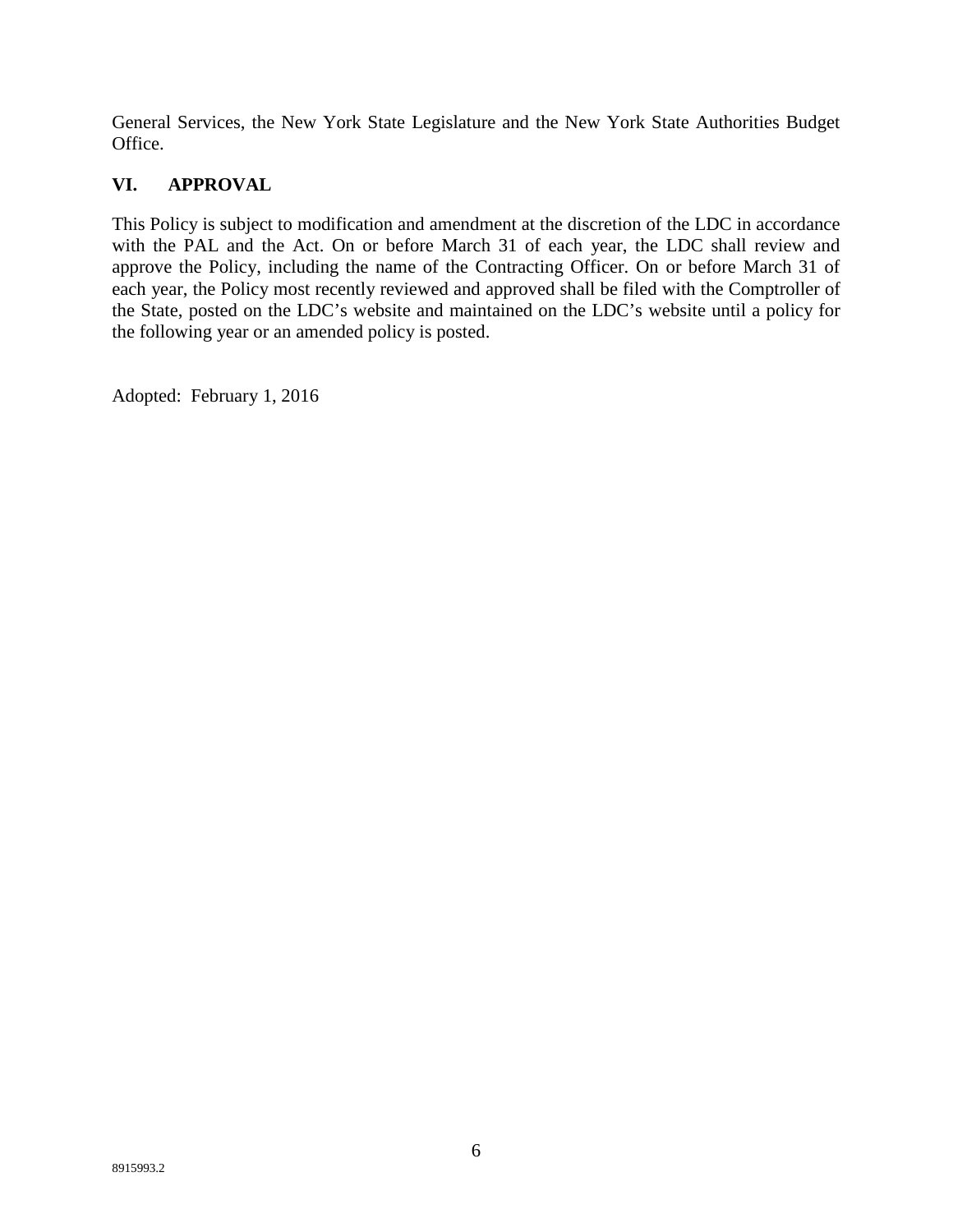## **TRAVEL POLICY**

#### <span id="page-34-0"></span>**I. Applicability**

This policy shall apply to every member of the board (the "Board") of the Town of Colonie Local Development Corporation (the "LDC") and all officers and employees thereof.

#### **II. Approval of Travel**

All official travel for which a reimbursement will be sought must be approved by the Chairman prior to such travel. Provided, however, in the instance where the Chairman will seek reimbursement for official travel, such travel must be pre-authorized by the Treasurer of the LDC.

#### **III. Payment of Travel**

The LDC will reimburse all reasonable expenses related to meals, travel and lodging that were incurred by any director, officer or employee as a result of the performance of their official duties. All official travel shall be properly authorized, reported and reimbursed. Under no circumstances shall expenses for personal travel be charged to, or temporarily funded by the LDC. It is the traveler's responsibility to report his or her travel expenses in a responsible and ethical manner, in accordance with this policy.

#### **IV. Travel Expenses**

Travelers may use their private vehicle for business purposes if it is less expensive than renting a car, taking a taxi, or using alternative transportation, or if it saves time. The traveler will be reimbursed at the standard IRS mileage reimbursement rate in effect at the time of travel.

Meals will be reimbursed at actual, reasonable expense or a per diem rate, whichever is less. Lodging will be reimbursed at actual expense up to certain daily rate caps established for various locations. The applicability of such caps shall be determined on a case by case basis talking into consideration availability of lodging and other extenuating circumstances.

Reimbursement for miscellaneous expenses shall be determined on a case by case basis. Mileage rates, per diem allowances and lodging caps will be established and from time to time amended by the Treasurer. All determinations made pursuant to this section shall be made by the Treasurer. In the instance where such determinations regard the travel of the Treasurer, the Chairman shall make such determinations.